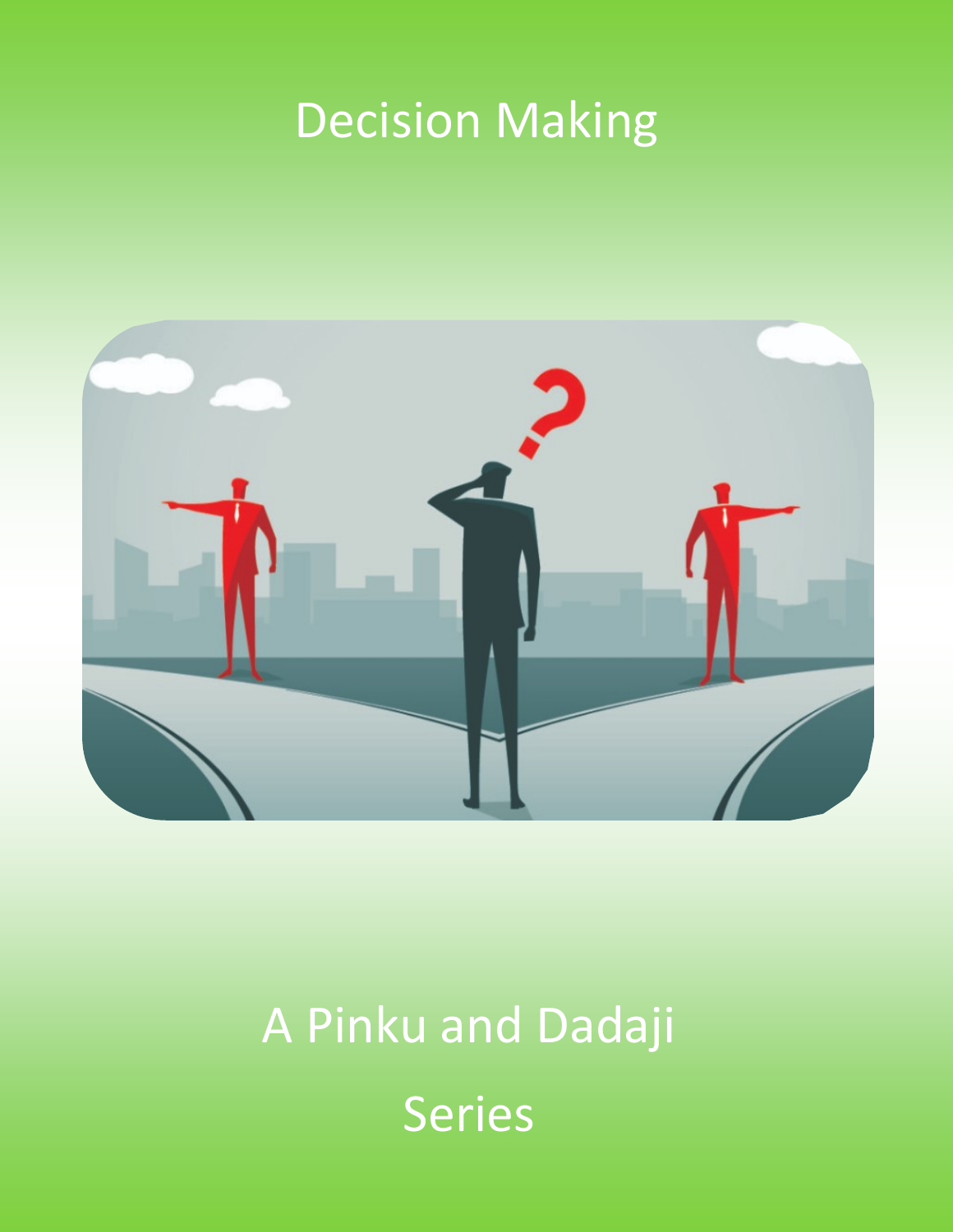# *Decide on solution with minimal loss*

Dadaji: Hi Pinku good morning…

Pinku: Hello Dadaji good morning… Dadaji today dad called me for party of his office colleague at the same time I have birthday party invitation from Pintu. Both the parties are in the evening. I don't know which one to attend. I am unable to take appropriate decision.

Dadaji: Ah! Decisions are the hardest things to make. Especially when it is a choice between where you should be and where you want to be. There is no decision that we can make that doesn't come with some sort of balance or sacrifice.

Pinku: Hmm… Dadaji can you explain more about decision making and how should be my approach towards it.

Dadaji: Oh sure Pinku… I will start with a very popular story which will awaken your thought process. The story goes like this…

A group of children were playing near two railway tracks, one still in use while the other disused. Only one child played on the disused track, the rest on the operational track.

# Make right decisions to secure your future

The train is coming, and you are just beside the track interchange. You can make the train change its course to the disused track and save most of the kids. However, that would also mean the lone child playing by the disused track would be sacrificed. Or would you rather let the train go its way?

Take a pause here Pinku to think what kind of decision you could make...

Pinku: Ah! It's so easy to choose to divert the course of the train, and sacrifice only one child. Saving most of the children at the expense of only one child is a rational decision to make Dadaji.

Dadaji: But… have you ever thought that the child choosing to play on the disused track had in fact made the right decision to play at a safe place?

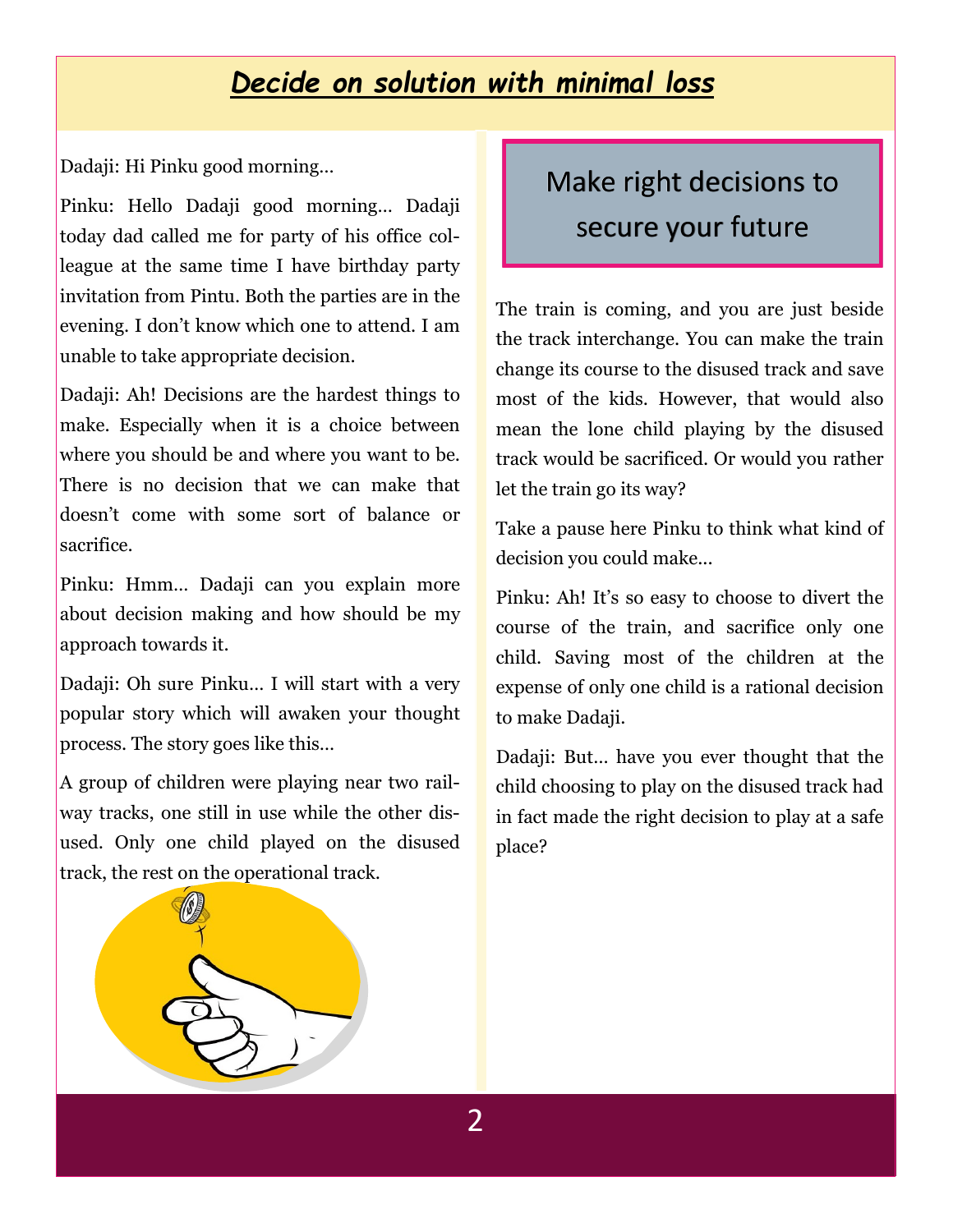### *Decision making is not permanent*

Nevertheless, he had to be sacrificed because of his ignorant friends who chose to play where the danger was. Do you still think the decision you make was the right one.

The child who chose not to play with the rest on the operational track was sidelined. And in the case he was sacrificed, no one would shed a tear for him. This is not how the decisions are made Pinku based on Majority and Minority.

I would not try to change the course of the train because I believe that the kids playing on the operational track should have known very well that track was still in use, and that they should have run away if they heard the train's sirens. If the train was diverted, that lone child would definitely die because he never thought the train could come over to that track. Moreover, that track was not in use probably because it was not safe. If the train was diverted to the track, we could put the lives of all passengers on board at stake. And in your attempt to save a few kids by sacrificing one child, you might end up sacrificing hundreds of people to save these few ignoGood decisions come from experience

rant kids.

The first lesson of decision making…

#### **"Hasty decisions are not the right ones."**

Pinku: I did not think so far Dadaji… You have rightly said I appreciate it.

Dadaji: Always remember Pinku that what's right isn't always popular and what's popular isn't always right.

Pinku: Please tell me more stories Dadaji I am excited…

Dadaji: Let me tell you another short popular story which will teach you how to be mindful of your own job and not to fall under in my view "a curse" called "influence".

A washer man was taking his old donkey to the market with his son riding the donkey.

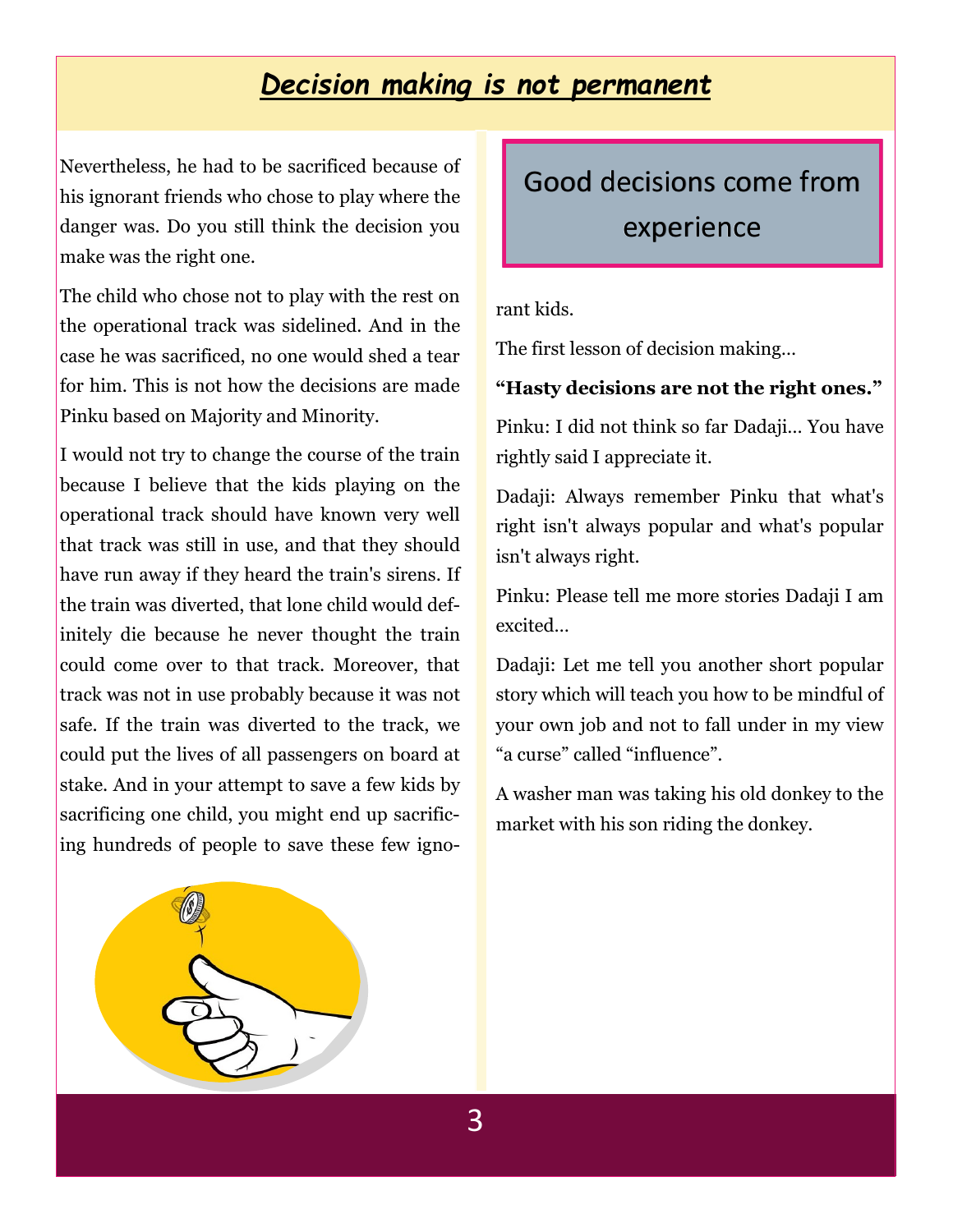## *Stay on your decision if you believe in it*

Some people who saw this, said, "What a son that makes his old father walk".

The son felt embarrassed, got down and decided to let his father ride the donkey. Some people who saw this, said, "What a set of foolish father and son. They have a donkey and yet one of them is walking".

Now based on this input, the father and the son made their second decision and both of them started riding the donkey together. Some people who saw this, said, "What a merciless pitiable act. Two people riding on a poor old donkey?"

Based on the new remarks the father and son did analysis of the situation and took yet another decision. They both got down and carried the donkey all the way.

They were too tired by the time they reached the market, tripped over a stone and fell down injuring themselves and killing the donkey they brought this far to sell.

The second lesson of decision making:

#### **"What people think is their problem.**

# Commitment is the core of decision

#### **Make decisions based on what you think is correct for you."**

Pinku: How true Dadaji… if we listen to others and start giving up we are at loss.

Dadaji: Yes Pinku. Now I will tell you a story which will bring in an insight how to solve the toughest situations and here it goes…

Five years ago, the Taiwanese government alerted Huang Yung-fu and his neighbors that their village would be demolished and ordered them to re-locate. Most of Huang's neighbors obeyed the order. Huang had to decide whether to stay or leave. Huang's profile:

- $\Rightarrow$  Age: 93 Years
- $\Rightarrow$  Has been living in the same village for: 37 years
- $\Rightarrow$  Skills he had: Painting.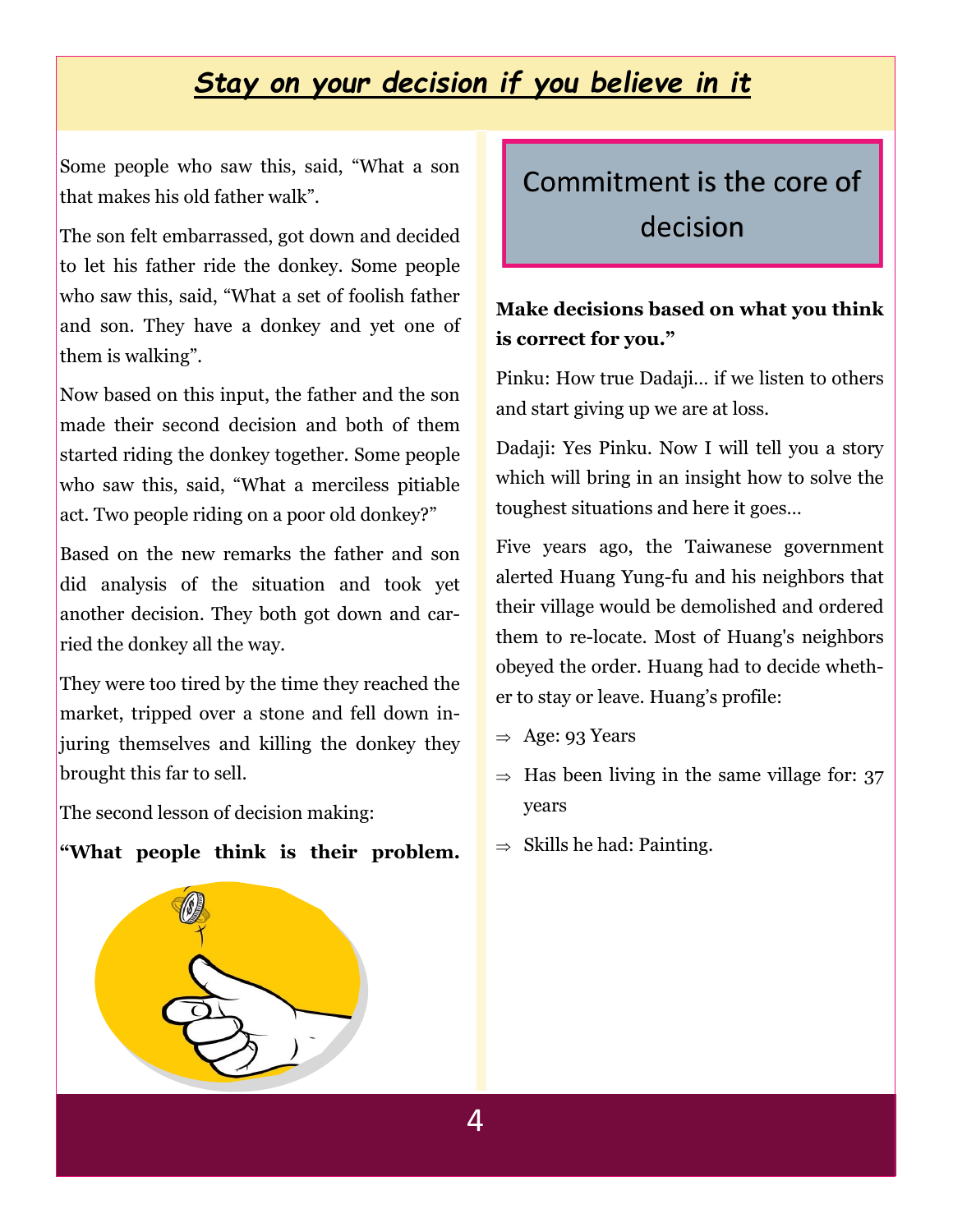### *Decide to succeed not to impress*

Pinku: I think it makes sense for him to leave the village as his neighbors did. I am saying this because of his age and the strict Govt. order.

Dadaji: Most of the people would give the same suggestion Pinku. But Huang did the opposite. The story goes on like this:

To keep himself busy in the nearly empty village located in the Nantun district of Taichung City, Huang began painting. It wasn't so much a calculated protest as it was an act of love: Huang's father had taught him to paint as a child, and now, in the abandoned village, he finally had time to practice. Huang started by painting a bird inside his house. Then he began painting the walls outside. The colorful wall paintings quickly grew until it covered the entire village. There were cats, dogs, plants, and even some of Huang's favorite celebrities, like kung fu legend Bruce Lee.

Eventually, a group of university students stumbled upon Huang's artwork. They were so impressed they launched a petition to save the village. The government complied, and Huang's

# Decisions cannot be permanent

village is now a major tourist attraction and will likely soon be named an official cultural landmark. Huang has become a local celebrity. He gives tours of his village and will happily chat with anyone who stops by. He continues to paint every day, adding new brightly colored creatures to his sprawling wall paintings, and is known throughout the region as the "Rainbow Grandpa."

The third lesson of decision making:

#### **"Never run away from situation, believe your decision"**

Pinku: Impressive. Never thought you would save a village with paintings… that was a great story Dadaji.

Dadaji: Now let me tell you a story which shows decision making is so difficult. It is the story of a man who saved the world.

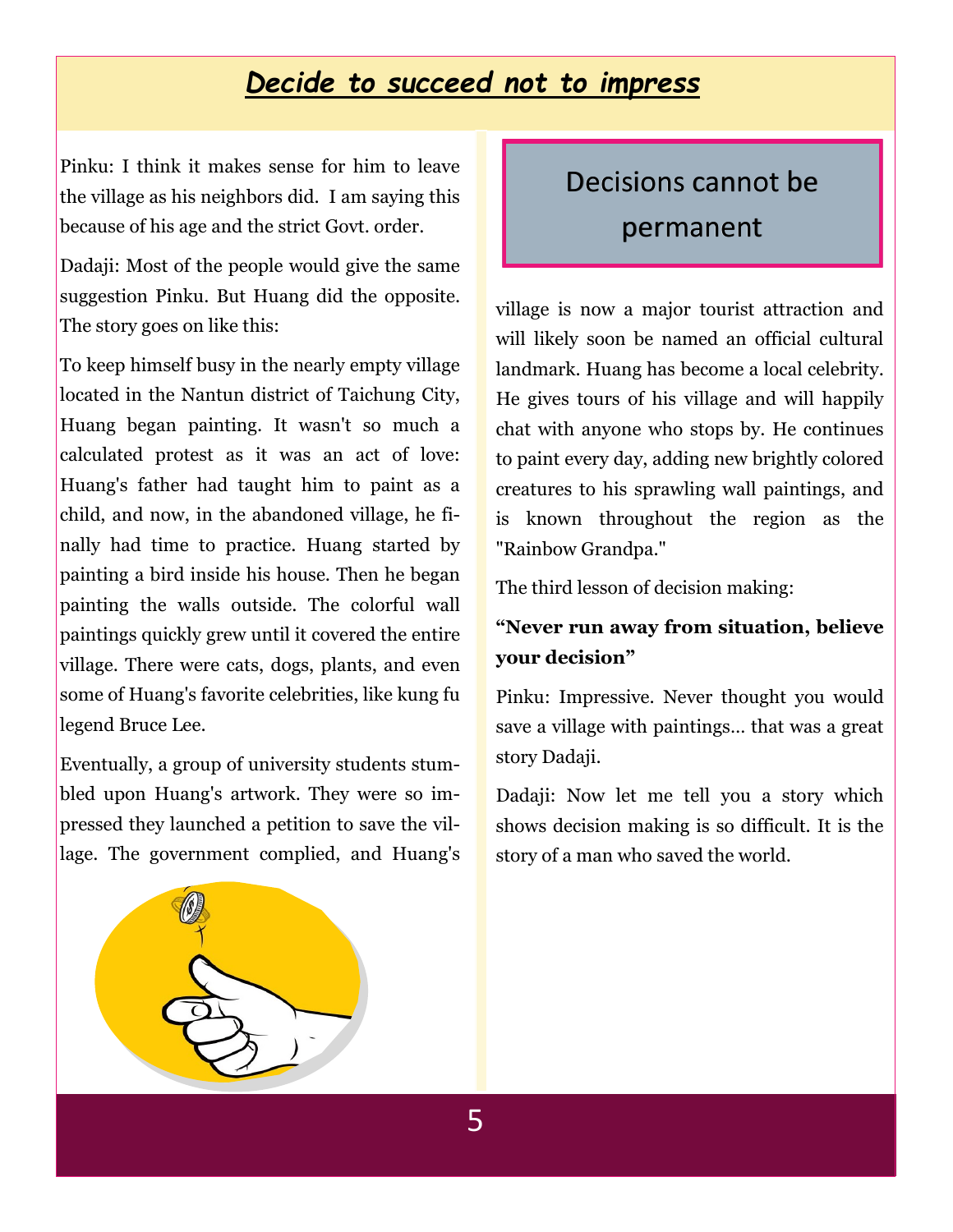### *First Strike is never a final strike*

The incident occurred at a time of severely strained relations between the United States and the Soviet Union. Only three weeks earlier, the Soviet military had shot down a South Korean passenger jet, Korean Air Lines Flight 007 that had strayed into Soviet airspace, killing all 269 people on board. Many Americans were killed, including U.S. Congressman Larry McDonald.

Bruce Blair, an expert on Cold War nuclear strategies and former president of the World Security Institute in Washington, D.C., says the American Soviet relationship at that time "had deteriorated to the point where the Soviet Union as a system not just the Kremlin, not just Soviet leader Yuri Andropov, not just the KGB but as a system, was geared to expect an attack and to retaliate very quickly to it. It was on hair-trigger alert. It was very nervous and prone to mistakes and accidents.

On 26 September 1983, Stanislav Petrov, a lieutenant colonel in the Soviet Air Defense Forces, was the officer on duty at the Serpukhov -15 bunker near Moscow which housed the

# Proper decisions are taken by responsible persons

command center of the Soviet early warning satellites, code-named Oko. Petrov's responsibilities included observing the satellite early warning network and notifying his superiors of any impending nuclear missile attack against the Soviet Union. If notification was received from the early warning systems that inbound missiles had been detected, the Soviet Union's strategy was an immediate nuclear counterattack against the United States (launch on warning), specified in the doctrine of mutual assured destruction.

Shortly after midnight, the bunker's computers reported that one intercontinental ballistic missile was heading toward the Soviet Union from the United States. Petrov considered the detection a computer error, since a first-strike nuclear attack by the United States was likely to involve hundreds of simultaneous missile

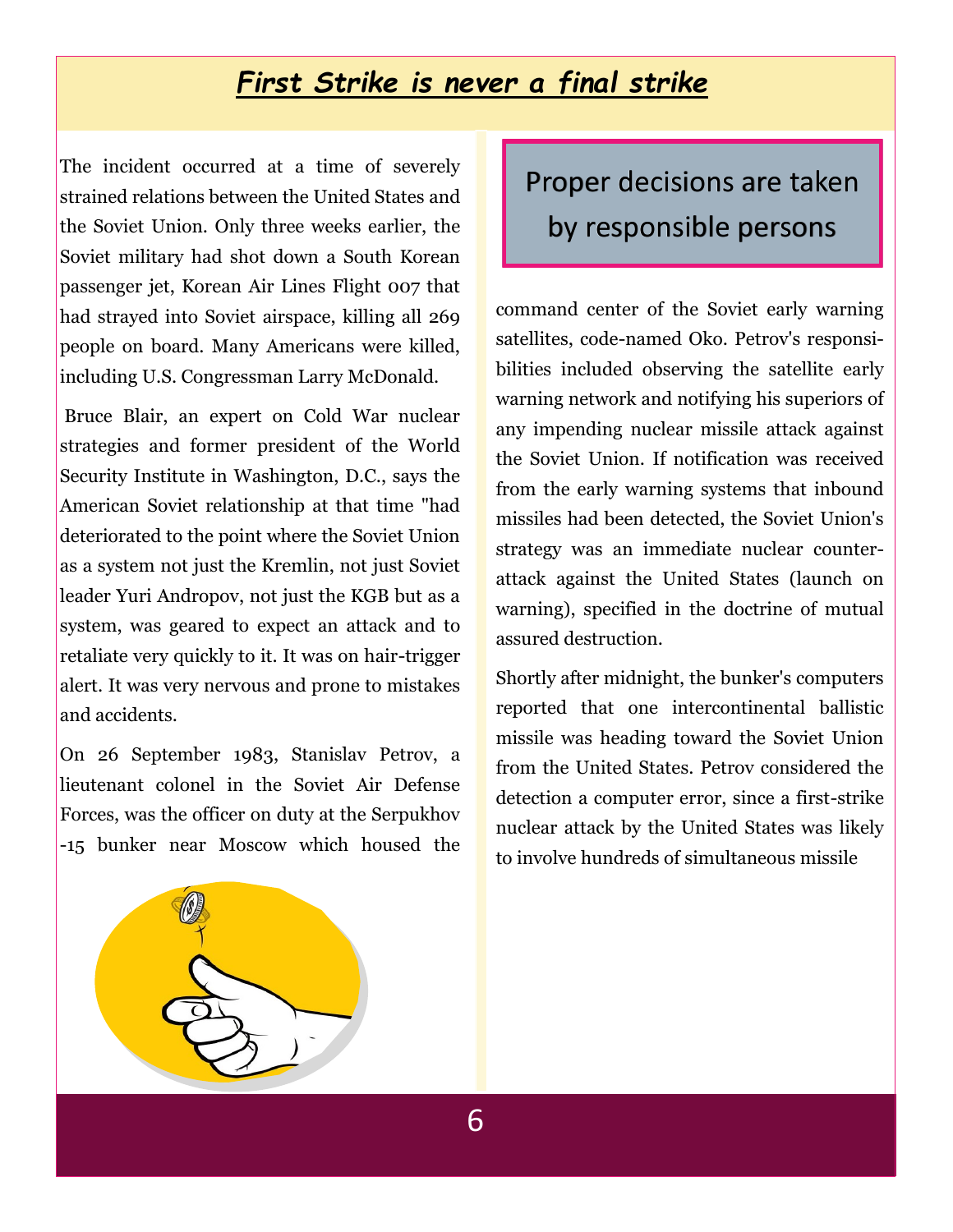### *Make sensible decisions*

launches in order to disable any Soviet means of a counterattack. Petrov dismissed the warning as a false alarm. Later, the computers identified four additional missiles in the air, all directed towards the Soviet Union. Petrov again suspected that the computer system was malfunctioning and did not report.

This decision is seen as having prevented a retaliatory nuclear attack based on erroneous data on the United States and its NATO allies, which would have likely resulted in nuclear war and the deaths of hundreds of millions of people.

It was subsequently determined that the false alarms were caused by a rare alignment of sunlight on high-altitude clouds and the satellites' Molniya orbits, an error later corrected by cross-referencing a geostationary satellite.

In explaining the factors leading to his decision, Petrov cited his belief and training that any U.S. first strike would be massive, so five missiles seemed an illogical start. In addition, the launch detection system was new and in his view not

# Decision of what you want and what is right is tough

yet wholly trustworthy, while ground radar had failed to pick up corroborative evidence even after several minutes of the false alarm.

The fourth lesson of decision making:

#### **"The hardest choices we make end up being the best choices we could have ever made."**

Pinku: Oh my God! Dadaji… if he had reported his officials the entire world would have ended.

Dadaji: Yes Pinku… you should make decisions which make sense to you. Now let me tell you another story a bit sad story and here it goes…

A soldier returning from the Vietnam War, rang up his parents from San Francisco. "Mom and Dad, I'm coming home, but I want to ask you a favor. I have a close friend I would like to bring home with me."

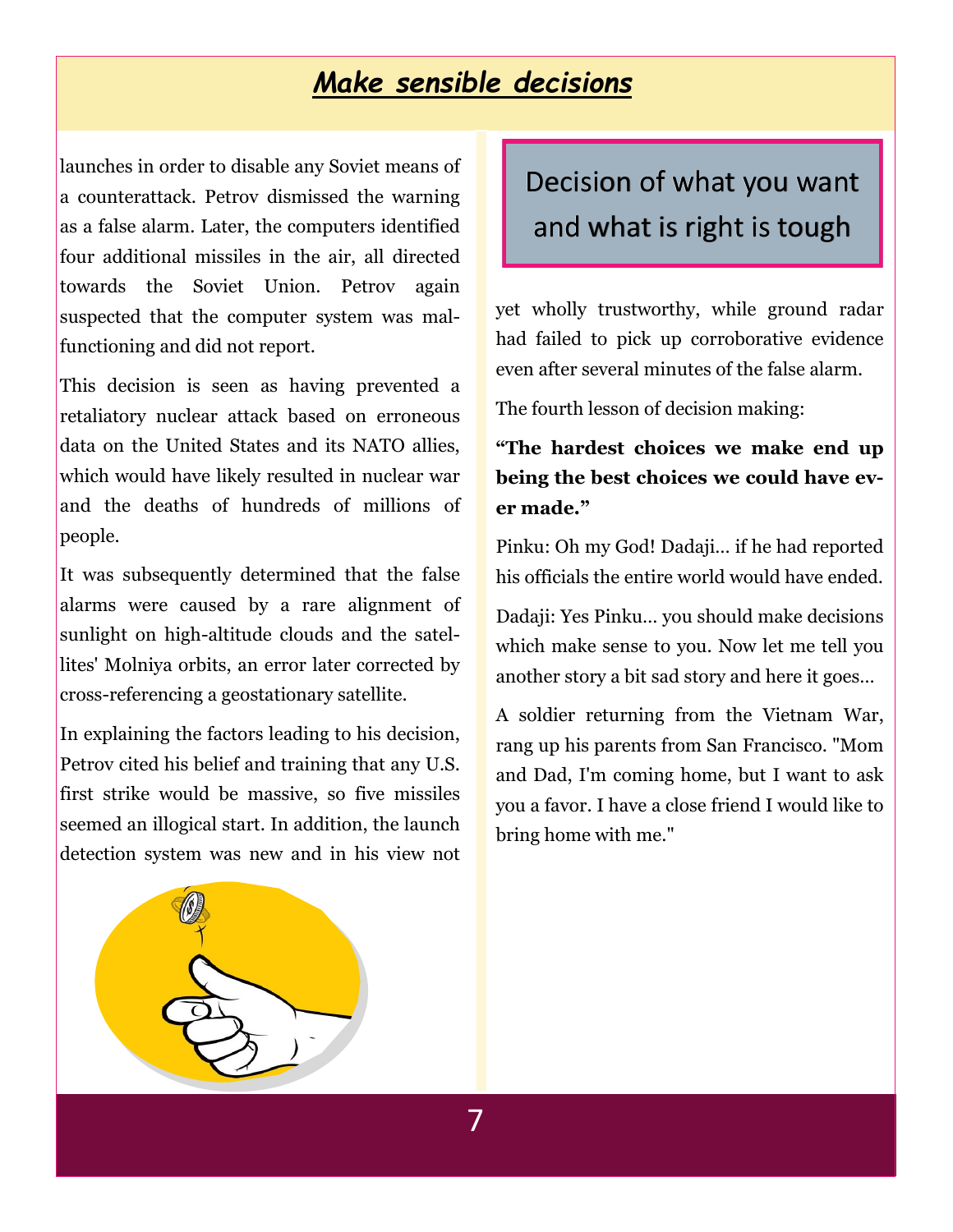# *Listen, understand and then decide*

"we want to meet your friend too."

The soldier further said, there's something you should know, he was hurt pretty badly in the fighting. He stepped on a land mine and lost his right arm and right leg. He has nowhere else to go and I want him to come live with us."

The soldier's father showed concern and said on phone, "I'm sorry to hear that, son. Maybe we can help him find somewhere to live."

The soldier replied, "No Dad, I want him to live with us."

"Son," said the father, "you don't know what you're asking for. Someone with such a handicap would be a big lifelong burden on us. We have our own lives to live, and we can't let something like this interfere with our normal lives. I think you should just come home and forget about this guy. He'll find a way to live on his own. Just come home soon son, your mother is so eager to see you after so many years." At that point, the son hung up the phone.

What do you think about the decision making of the father Pinku?

# Decisions are taken based on conviction

Pinku: Yes his father took correct decision. Dadaji: Going on with the story…

The parents heard nothing more from him. A few days later, however, they received a call from the San Francisco police. Their son the soldier had died after falling from a building, they were told. The police said it was suicide. The grief-stricken parents flew to San Francisco and were taken to the city morgue to identify the body of their son. They recognized him, but to their horror they also discovered something they didn't know, their son had only one arm and one leg.

Pinku: That was really sad Dadaji.

Dadaji: Yes Pinku sometimes we make a decision without thinking about impact.

The fifth lesson of decision making:

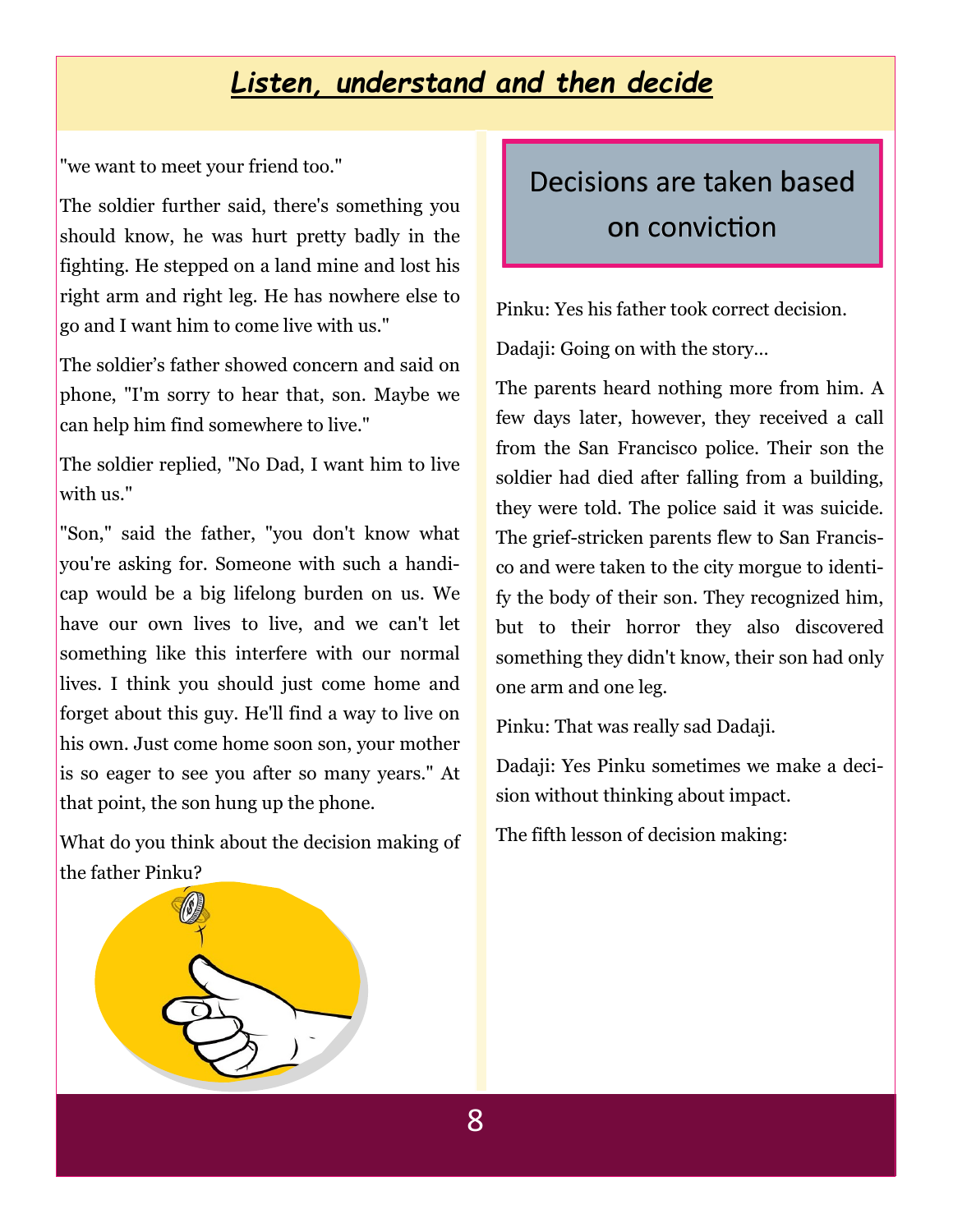# *Luring business is not lucrative*

#### **"Give yourself time before acting"**

Pinku: Please Dadaji no more such sad stories…

Dadaji: Pinku there are sometimes hard learning in life. Any way here goes another story…

Once a businessman was staying overnight in a village that had severe monkey menace. The businessman offered Rs.10 per monkey to the villagers if they could catch monkeys for him. The entire villagers stopped working in their fields and became monkey catchers. They made good money for a few days. The monkey population reduced and the villagers lost interest. The businessman hiked the rate to Rs.20 per monkey. The villagers once again started doing the lucrative job with new vigor. But there were not many monkeys left to catch.

The businessman further raised the rate to Rs.50 a monkey, but told his assistant to do the business as he had to go away on a business trip.

The next day the assistant said to the villagers "Lets us have a deal. I will sell you as many monkeys you want at Rs. 35 a monkey. When the businessman returns, you can sell it to him

# A person with strong values takes decisions fast

for Rs. 50, a clean Rs.15 profit without doing any work.

What would you have done Pinku?

Pinku: What a lucrative offer given by the businessman. I would have purchased the monkeys from his assistant for profit.

Dadaji: This is what we call "Luring" in terms of business. See what happened.

The villagers sold their belongings and fertile land to buy back more monkeys than they had sold till now, in the hope of a quick profit. A couple of days later the assistant also vanished from the village. The villagers now have neither money nor land to cultivate and have more monkeys than they originally had to deal with.

The fifth lesson of decision making: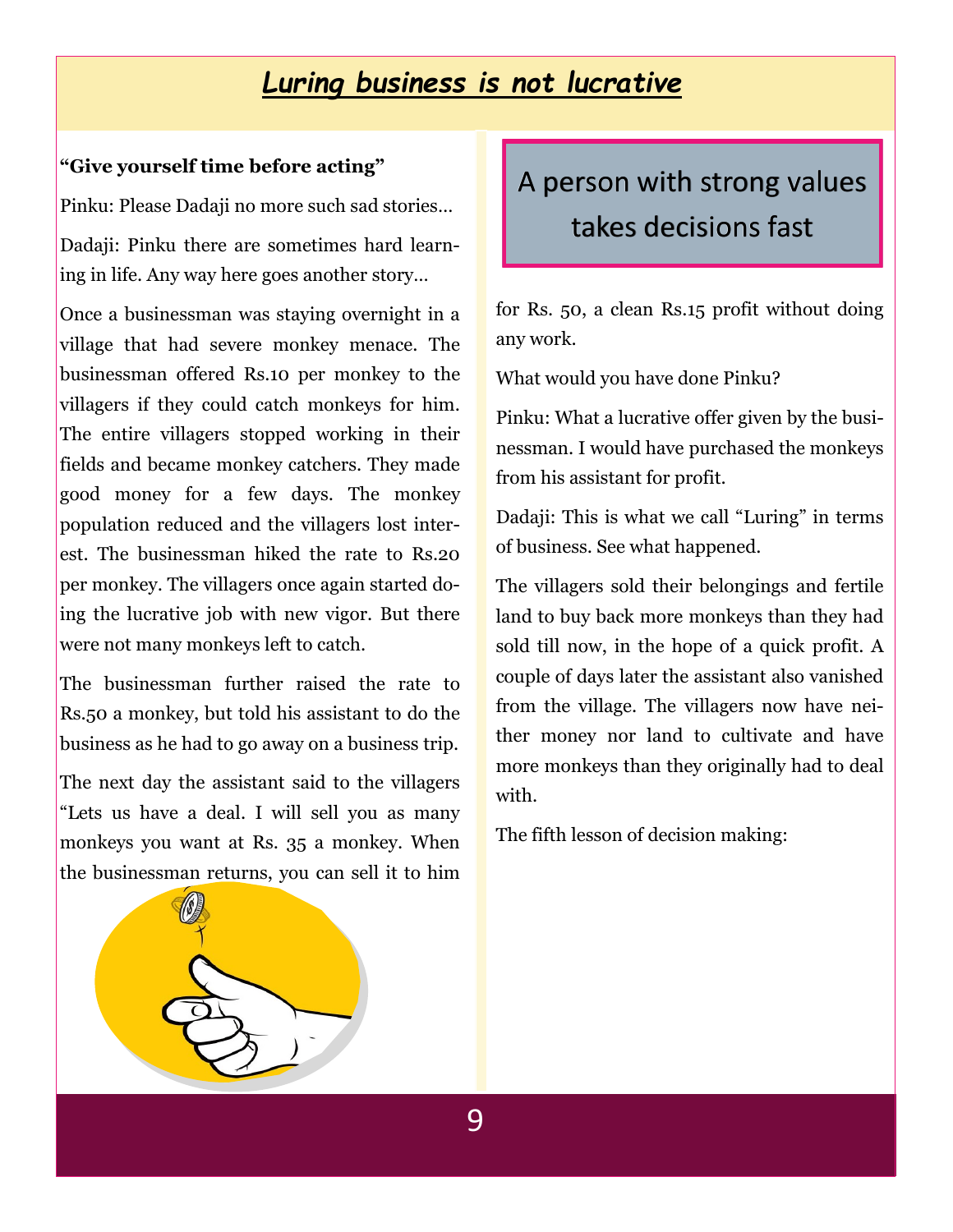# *A Child can go wrong but also can we*

#### **"All that glitters is not gold. Beware of what is happening around you and then decide"**

Pinku: Dadaji I would never fall prey for luring… I will be careful.

Dadaji: Good Pinku. Now let me tell you something about small children and their clean heart. Here you go…

A teacher was making the kids learn how to count in a primary school. She asked a boy, "Baby, I give you one apple, one apple and one apple." How many apples do you have now?"

The boy counted on his fingers and said "Four apples".

The teacher tried again and got the same answer once again. She thought a way out and asked the boy "What is your favorite fruit?"

The boy said, "Orange". The teacher was pleased and asked the boy, "I give you one orange, one orange and one orange, how many oranges do you have now?"

The boy counted on his fingers and answered,



"Three oranges".

The teacher was happy to hear that. To test her own victory she asked "I give you one apple, one apple and one apple. How many apples do you have now?"

The kid counted on his fingers again and said, "Four apples".

What would have been your reaction Pinku?

Pinku: I would have been very angry Dadaji…

Dadaji: Yes the teacher was also angry and the story goes on…

The teacher got angry and pushed the child away. The boy tripped over the bench and fell down with his school bag following him. That is when the teacher saw an apple rolling away from his half opened school bag.

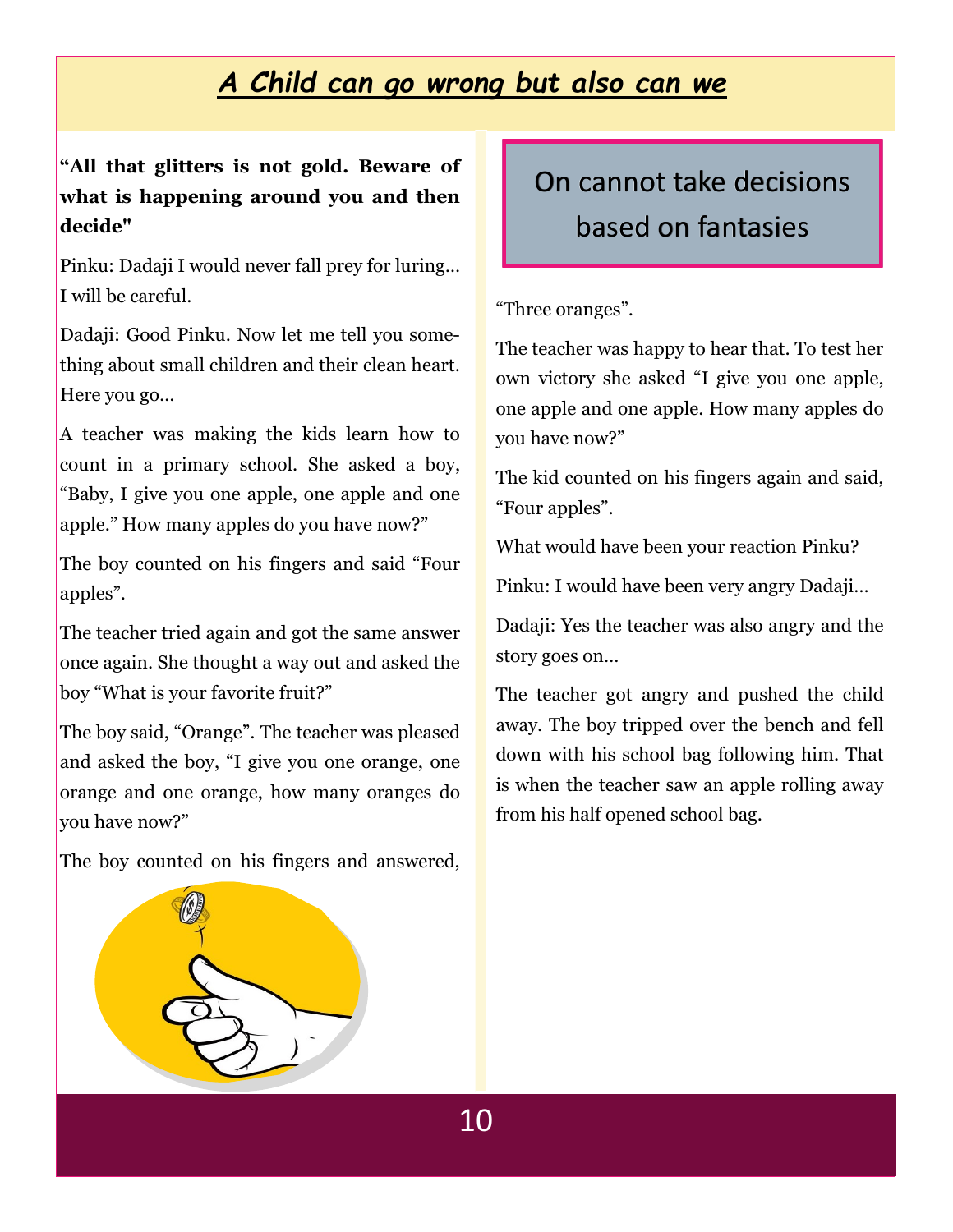# *Ask questions before every decision*

Pinku: Oh Dadaji… yes you are right children are clean at their heart.

Dadaji: Yes Pinku… sometimes we forget asking questions and make firm decisions. That is wrong.

The sixth lesson of decision making:

#### **"Ask as many questions before concluding your decision"**

That reminds me a question that I wanted to ask. If you become prime minister of India what you think? Would it be easy to take decisions?

Pinku: Yes of course. Who has the dare to say no to my decisions?

Dadaji: That's not so easy my dear…

A Prime Minister must exercise wise decisionmaking skills. Decision making is simply the thought process of selecting a logical choice from the available options. For the Prime Minister, the available options must seem endless! Prime Ministers don't typically make important decisions alone. Prime Ministers use their cabinet, political advisors, agency bureau-

# Good judgment is the art of decision making

crats, the court system, their political parties, interest groups and others to help guide decisions.

Ideally, the general public and the Prime Minister's political party will collectively support all Prime Ministerial decisions. However, that's not usually the way it happens. Most often, Prime Ministerial decisions are opposed by at least one of these entities. To make successful decisions, Prime Ministers must seek to balance the needs of their national supporters, their party supporters and the general public.

The seventh lesson of decision making:

#### **"Decision making is process of balancing acts"**

Pinku: Ah! So even Prime Minister has so many obstacles to make decision.

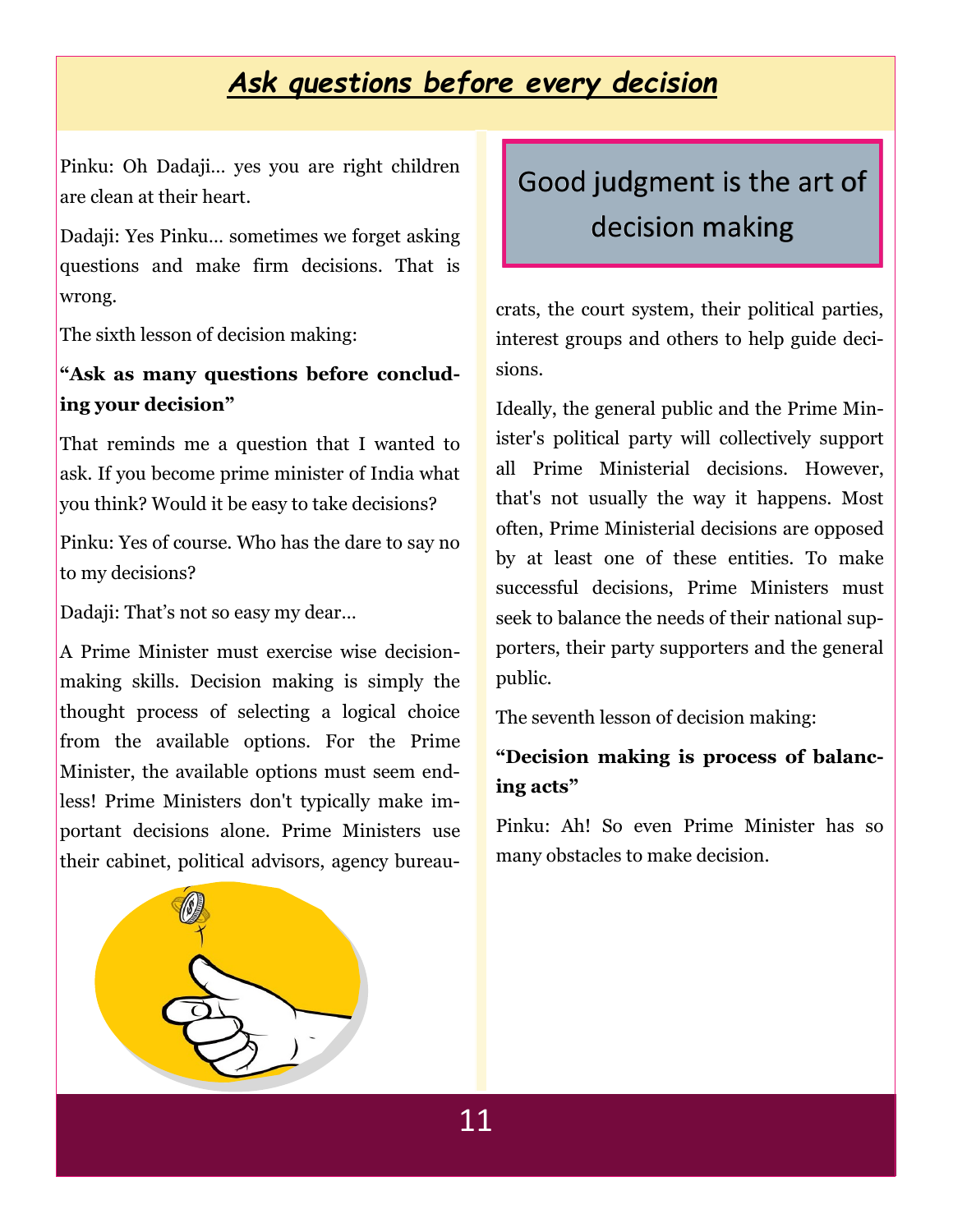### *Decisions without maturity is dangerous*

Let me see if you are able to correctly give the answer.

One day a small gap appeared in the cocoon, through which the butterfly had to appear. A boy, who accidentally passed by, stopped and watched how the butterfly was trying to get out of the cocoon, It took a lot of time, the butterfly was trying very hard, and the gap was as little as before. It seemed that the power would leave the butterfly soon. The boy decided to help the butterfly.

What would you do Pinku?

Pinku: Would help the butterfly obvious answer Dadaji.

Dadaji: Oh! Now see what happens:

He took a penknife and cut the cocoon. The butterfly immediately got out, but its body was weak and feeble, and the wings were barely moving. The boy continued to watch the butterfly, thinking that now its wings would spread and it would fly. However, that did not happen. The rest of its life the butterfly had to drag its weak body and wings that weren't Bad or good first start taking decisions considering facts

spread. It was unable to fly.

The boy did not realize that an effort to enter through the narrow gap of the cocoon was necessary for the butterfly, so that the life-giving fluid would move from the body to the butterfly's wings and that the butterfly could fly. Life forced the butterfly to leave its shell hardly, so that it would become stronger and would be able to grow and develop.

The eight lesson of decision making:

**"Not always the decision that you think good is actually a good decision. Decision making is a skill which comes either from experience or from forward outlook/thinking"**

Pinku: Uhh…! I did not think too much on that aspect Dadaji.

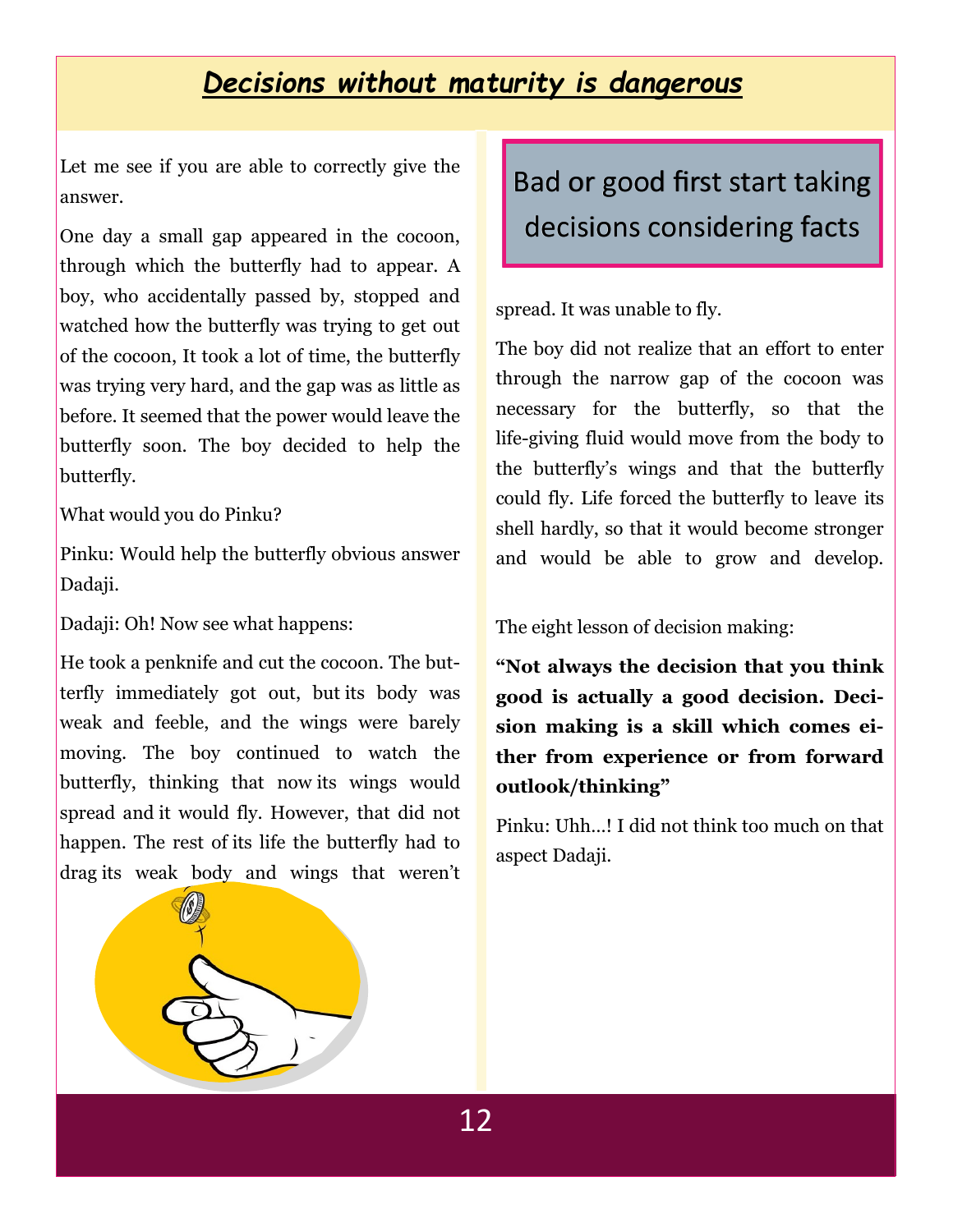# *Faith is the backbone of decision making*

A rich king is looking for a man to marry his daughter.

He sets a challenge – each man who wants to qualify, must wear the royal metal armor and climb 500 stairs to the top of the mountain where the king's castle is located.

He puts a condition that if someone is unable to climb will be slaughtered to death. The only freedom that he gave to participants is that they could wear the royal armor to decide whether or not to accept the challenge. Several Many men from around the world come to take on the challenge. But as soon as they put on the armor, they realized that it will be an impossible task.

What do you think Pinku the decision made by the king was it correct?

Pinku: I say the king must have been a fool to arrange such a challenge who will accept death knowing that the task was herculean and near to impossible.

Dadaji: But! There was a young man who accepted the challenge.

# One decision can change your life

He steps on the first step, then take a deep breath and goes to the second step.

He takes another breath, the goes to the third step.

By the forth step, he barely lifts his shaking feet, yet he makes it to the forth.

He feels that he is about to drop, but he decides to push one more time. As he about to step on the fifth step, he suddenly feels a huge pull from the top and his body effortlessly flies up to the castle, where the king has previously installed a massive magnet to pull the brave man that doesn't give up on the first few steps!

The Tenth lesson of decision making:

**"Decision making starts with whether or not to put up first step. After putting first step there is no seeing behind"** 

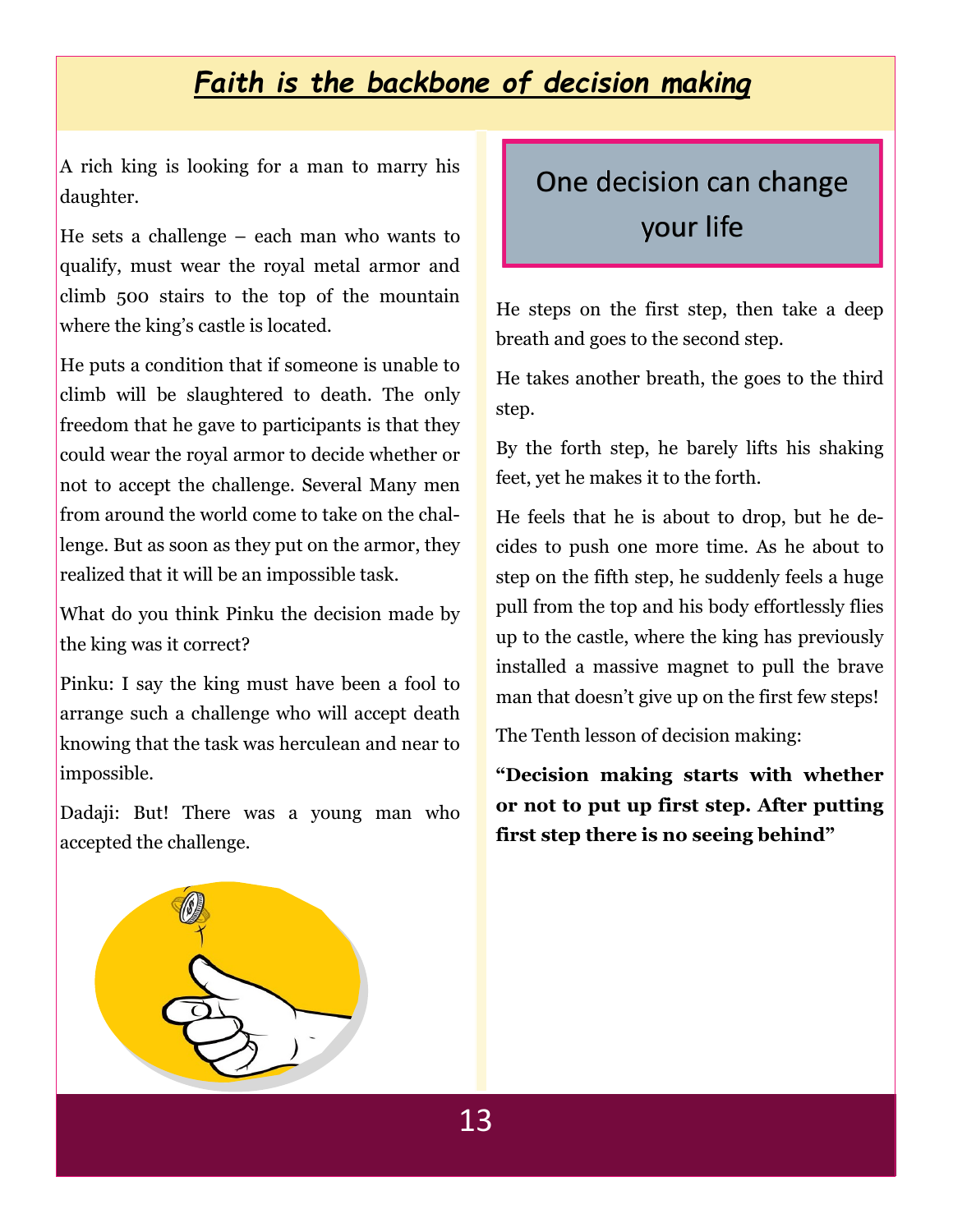# *If you decide to give, give 100%*

Pinku: Wow Dadaji you said it right. If you do not put your first step how would you reach to second and third and fourth…

Dadaji: Exactly. Now let me tell you a very small story which will make you to do good always as the bad is always bad. Here it goes:

A boy and a girl were playing together. The boy had a collection of marbles. The girl had some sweets with her. The boy told the girl that he will give her all his marbles in exchange for her sweets. The girl agreed. The boy kept the biggest 'n the most beautiful marble aside 'n gave the rest to the girl. The girl gave him all her sweets as she had promised. That night, the girl slept peacefully. But the boy couldn't sleep as he kept wondering if the girl had hidden some sweets from him the way he had hidden his best marble.

The eleventh lesson of decision making:

**If you decide to give, give your 100% else, you'll always keep doubting if the other person has given his/her hundred percent.**

Decision is the hardest when you decide to fight

Pinku: So True Dadaji.

Dadaji: Remember Pinku decisions are sometimes influenced. Let me tell you a short story to explain this.

A man looked at the morning newspaper and to his surprise and horror, read his name in the obituary column.

Pinku: What is Obituary Dadaji?

Dadaji: Pinku Obituary is a notice of a death in a newspaper, typically including a brief biography of the person who died. The story goes like this.

The newspapers had reported the death of the wrong person by mistake. His first response was shock. Am I here or there? When he regained his composure, his second thought was to find out what people had said about him. The obituary read, "Dynamite King Dies."

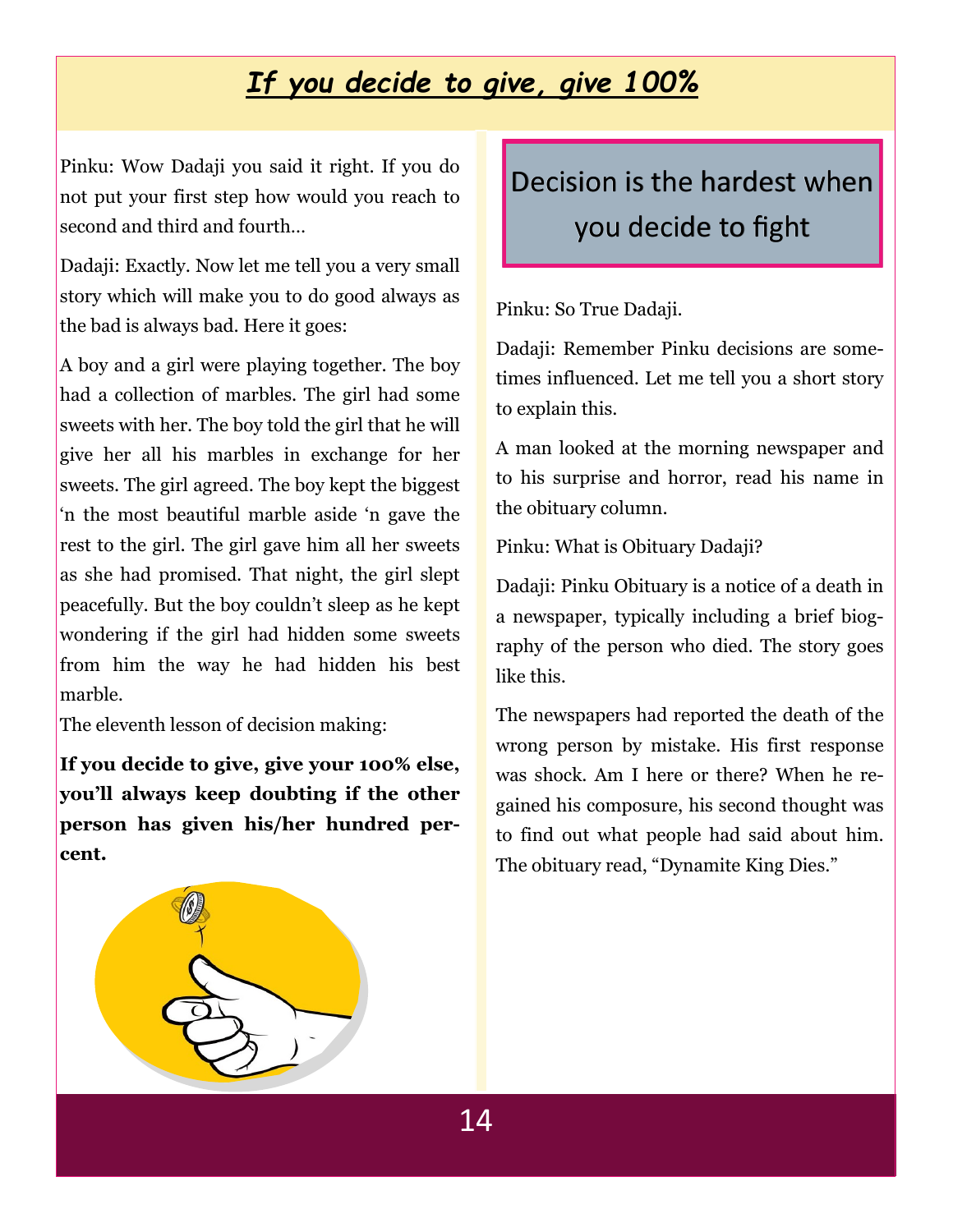### *Decide on that option which is tough*

And also it read "He was the merchant of death." This man was none other than the inventor of dynamite. When he read the words "merchant of death," he asked himself a question, "Is this how I am going to be remembered after my death?" He decided that this was not the way he wanted to be remembered. From that day on, he started working towards world peace. His name was Alfred Nobel and he is remembered today by the great Nobel Prize.

And the Twelfth lesson of decision making"

#### **"Sometimes decision for "doing good "comes from self-realization"**

Pinku: Oh Dadaji… I never knew that Alfred noble invented Dynamite. That was a good story dadaji.

Dadaji: Let's go ahead and discuss a situation…

Gandhi ji went from city to city, village to village collecting funds for the Charkha Sangh. During one of his tours he addressed a meeting in Orissa. After his speech a poor old woman got up. She was bent with age, her hair was grey and

### Priorities drive the decisions

her clothes were in tatters. The volunteers tried to stop her, but she fought her way to the place where Gandhi ji was sitting.

"I must see him," she insisted and going up to Gandhi ji touched his feet. Then from the folds of her sari she brought out a copper coin and placed it at his feet. Gandhi ji picked up the copper coin and put it away carefully. The Charkha Sangh funds were under the charge of Jamnalal Bajaj. He asked Gandhi ji for the coin but Gandhi ji refused.

"I keep cheque worth thousands of rupees for the Charkha Sangh," Jamnalal Bajaj said laughingly "yet you won't trust me with a copper coin."

Gandhi ji said my decision of keeping this coin and not giving it has a reason…

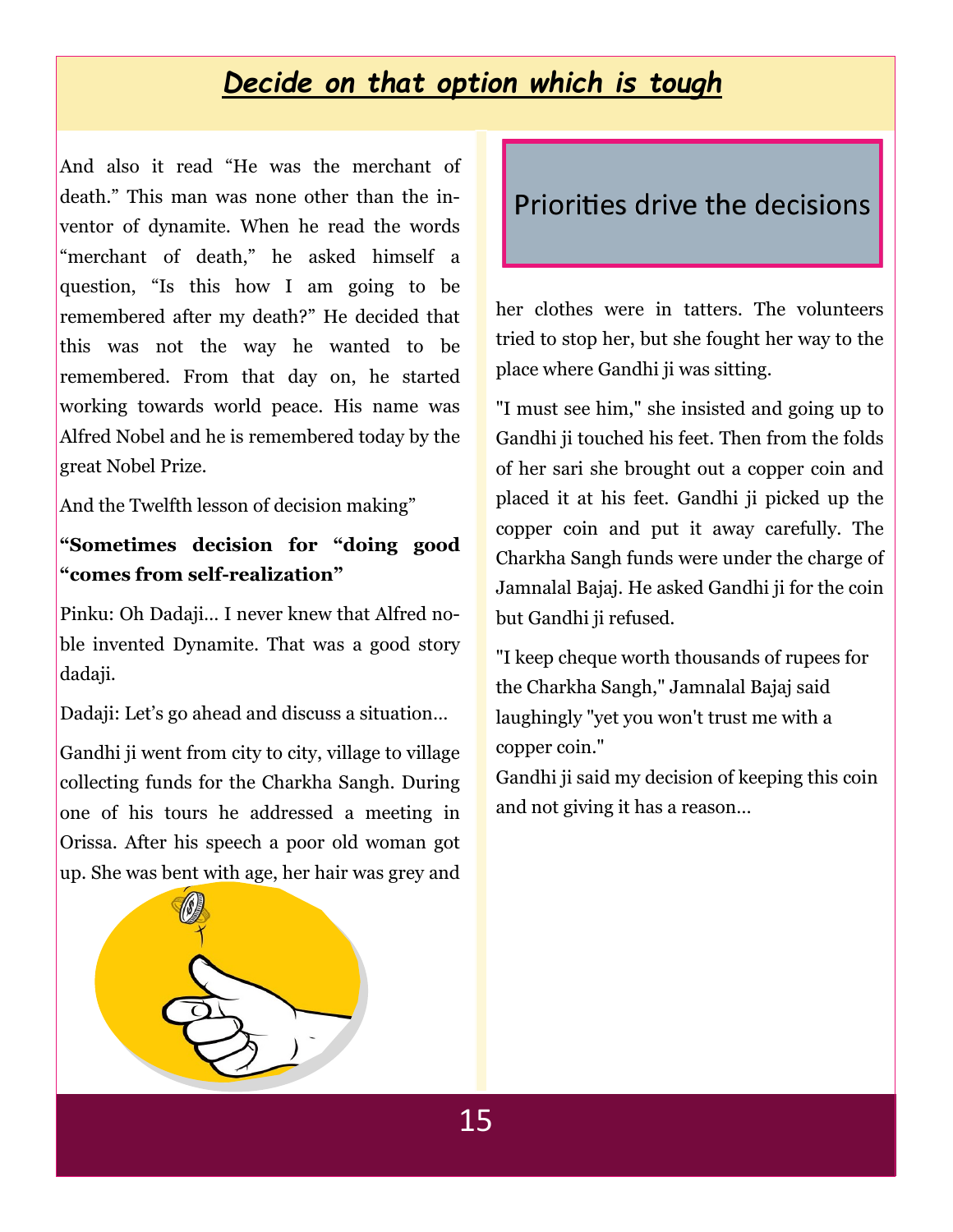# *If you own something, it's your decision*

"If a man has several lakhs and he gives away a thousand or two, it doesn't mean much. But this coin was perhaps all that the poor woman possessed. She gave me all she had. That was very generous of her. What a great sacrifice she made. That is why I value this copper coin more than a crore of rupees."

And the thirteenth lesson of decision making

#### **"The decision of what to keep and what not comes from the intent of the person who gave that to you"**

Pinku: I always admired Gandhi ji Dadaji he was a true father of our nation. He cared for all Indians.

Dadaji: Now let me tell you a story about Rocky "Sylvester Stallone" the great Hollywood actor…

Back in the day, Stallone was a struggling actor in every definition. Things got so bad that he even ended up homeless. Yes, he slept at the New York bus station for 3 days. His lowest point came when he tried to sell his dog at the liquor store to any stranger. He didn't have money to feed the dog anymore. He sold it at Never make decisions when you are angry

\$25 only. He says he walked away crying.

Two weeks later, he saw a boxing match between Mohammed Ali and Chuck Wepner and that match gave him the inspiration to write the script for the famous movie, Rocky. He wrote the script for 20 hours! He tried to sell it and got an offer for \$125,000 for the script. But he had just one request. He wanted to star in the movie. He wanted to be the main actor, Rocky himself. But the studio said **"NO"**. They wanted a Real Star.

They said he "Looked funny and talked funny". He left with his script. A few weeks later, the studio offered him \$250,000 for the script. He refused. They even offered \$350,000. He still refused. They wanted his movie, but not him. He said **"NO"**. He had to be in that movie. After a while, the studio agreed, gave him \$35,000 for the script and let him star in it!

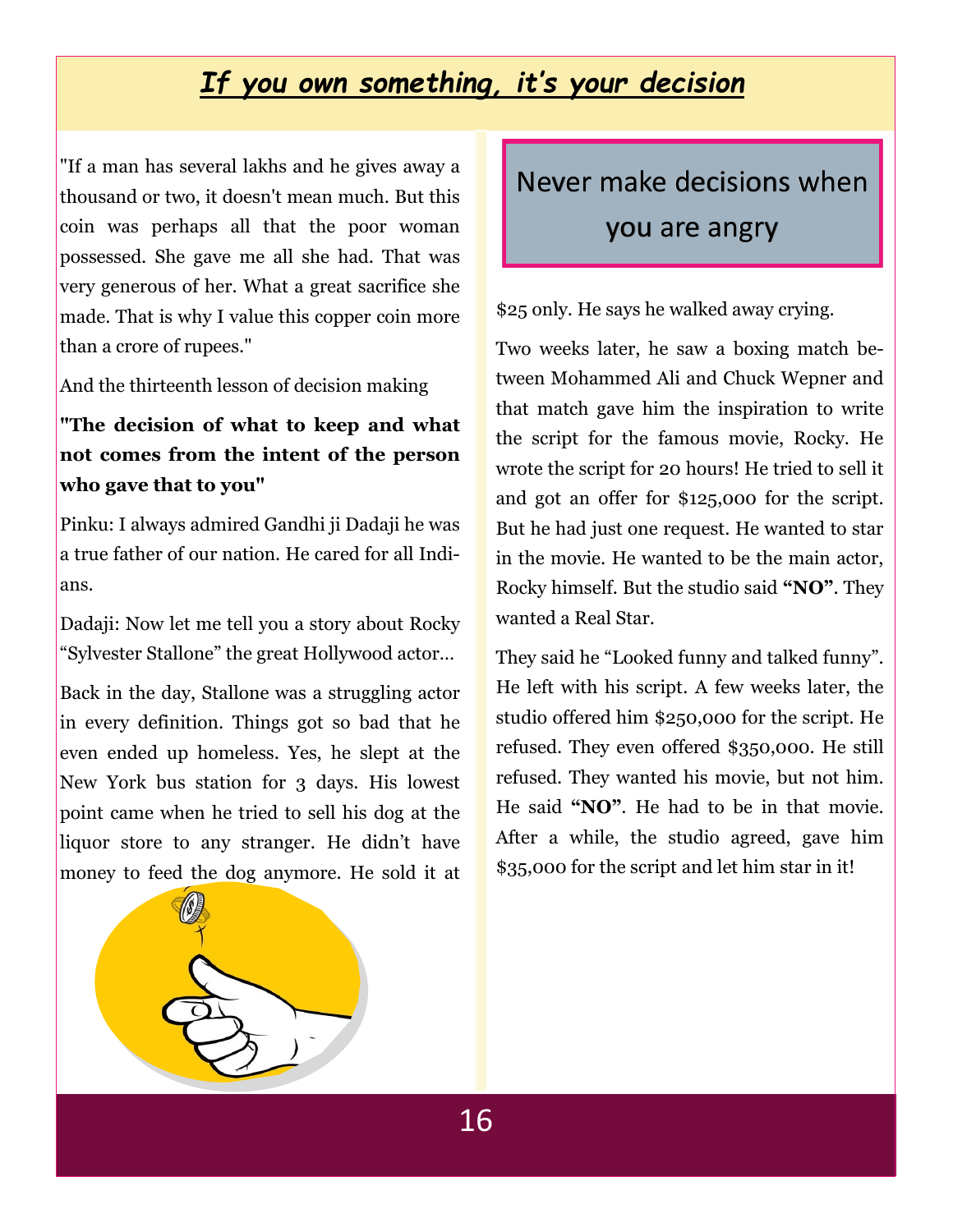### *A decision to say no is not always wrong*

The rest is history!

And the fourteenth lesson of decision making

**"A decision to say "NO" when you know its "NO" can change your life"**

Pinku: I saw all the five series of the film rocky… that was a great story Dadaji.

Dadaji: Now will tell you a story of one of the great freedom fighters of our country.

His name was Azad. Chandrashekhar "AZAD".

Pinku do you know the meaning of Azad.

Pinku: Yes Dadaji its free.

Dadaji: When he was fifteen, Chandra Shekhar was caught while indulging in revolutionary activities. When the magistrate asked him his name, he said "Azad" (meaning free). Chandrashekhar was sentenced to fifteen lashes. With each stroke of the whip the young Chandrasekhar shouted "Bharat Mata Ki Jai". From then on Chandrashekhar assumed the title of Azad and came to known as Chandrashekhar Azad.

#### Collective decisions are

#### Always the best ones

In 1921, when Mahatma Gandhi launched Non -Cooperation movement, Chandrasekhar Azad actively participated in activities. Chandrashekhar Azad vowed that he would never be arrested

Chandrashekhar Azad and his compatriots would target British officials known for their oppressive actions against ordinary people and freedom fighters. Chandrashekhar Azad was involved in Kakori Train Robbery (1926), the attempt to blow up the Viceroy's train (1926), and the shooting of Saunders at Lahore (1928) to avenge the killing of Lala Lajpatrai.

Along with Bhagat Singh and other compatriots like Sukhdev and Rajguru, Chandrashekhar Azad formed the Hindustan Socialist Republican Association (HRSA).

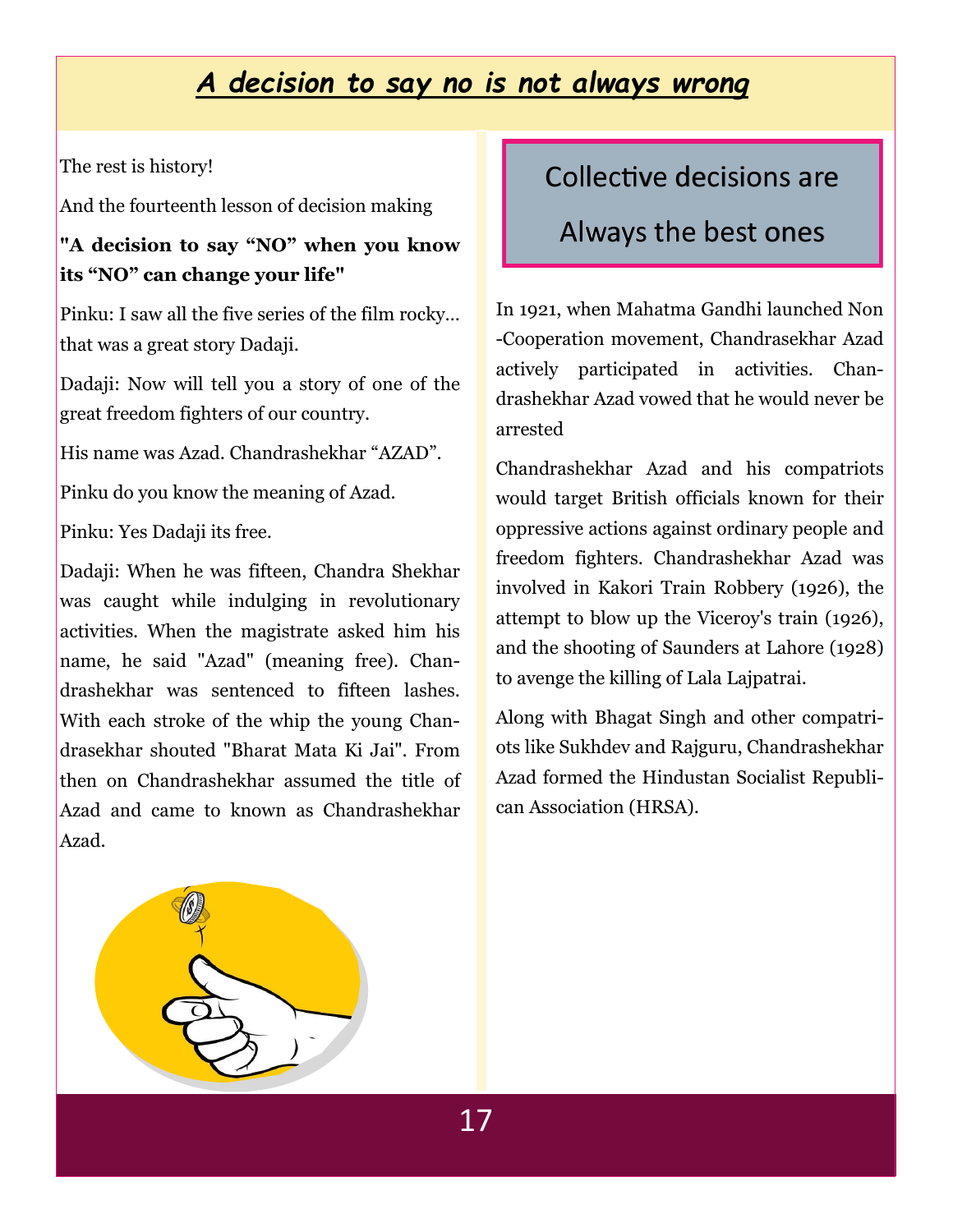### *A decision to say no is not always wrong*

HRSA was committed to complete Indian independence and socialist principles for India's future progress. Chandrashekhar Azad was a terror for British police. He was on their hit list and the British police badly wanted to capture him dead or alive. On February 27, 1931 Chandrashekhar Azad met two of his comrades at the Alfred Park at Allahabad. He was betrayed by an informer who had informed the British police. The police surrounded the park and ordered Chandrashekhar Azad to surrender. Chandrashekhar Azad fought alone valiantly and killed three policemen. But finding himself surrounded and seeing no route for escape, what do you think Pinku he must have done Pinku?

Pinku: No idea Dadaji.

Dadaji: Chandrashekhar Azad shot himself. Thus he kept his pledge of not being caught alive.

And the fifteenth lesson of decision making

**"There comes a time when you have to decide between surrender and freedom what you choose depends on what you** 

Fear is the biggest barrier of decision making

#### **have vowed"**

Pinku: The great Chandrashekhar Azad. Bharat mata ki jai.

Dadaji: Bharat mata ki Jai… Pinku let me now tell you a story of one of American revolutions.

The Battle of Bunker Hill took place on June 17, 1775, just a few months after the start of the American Revolutionary War. Boston was being besieged by thousands of American militia. The British were trying to keep control of the city and control its valuable sea ports. The British decided to take two hills, Bunker and Breeds, in order to gain a tactical advantage.

There were two hills that the British wanted to take in order to be able to bombard the Americans from a distance. These were Breeds Hill and Bunker Hill. The Battle of Bunker Hill actually took place mostly on Breeds Hill.

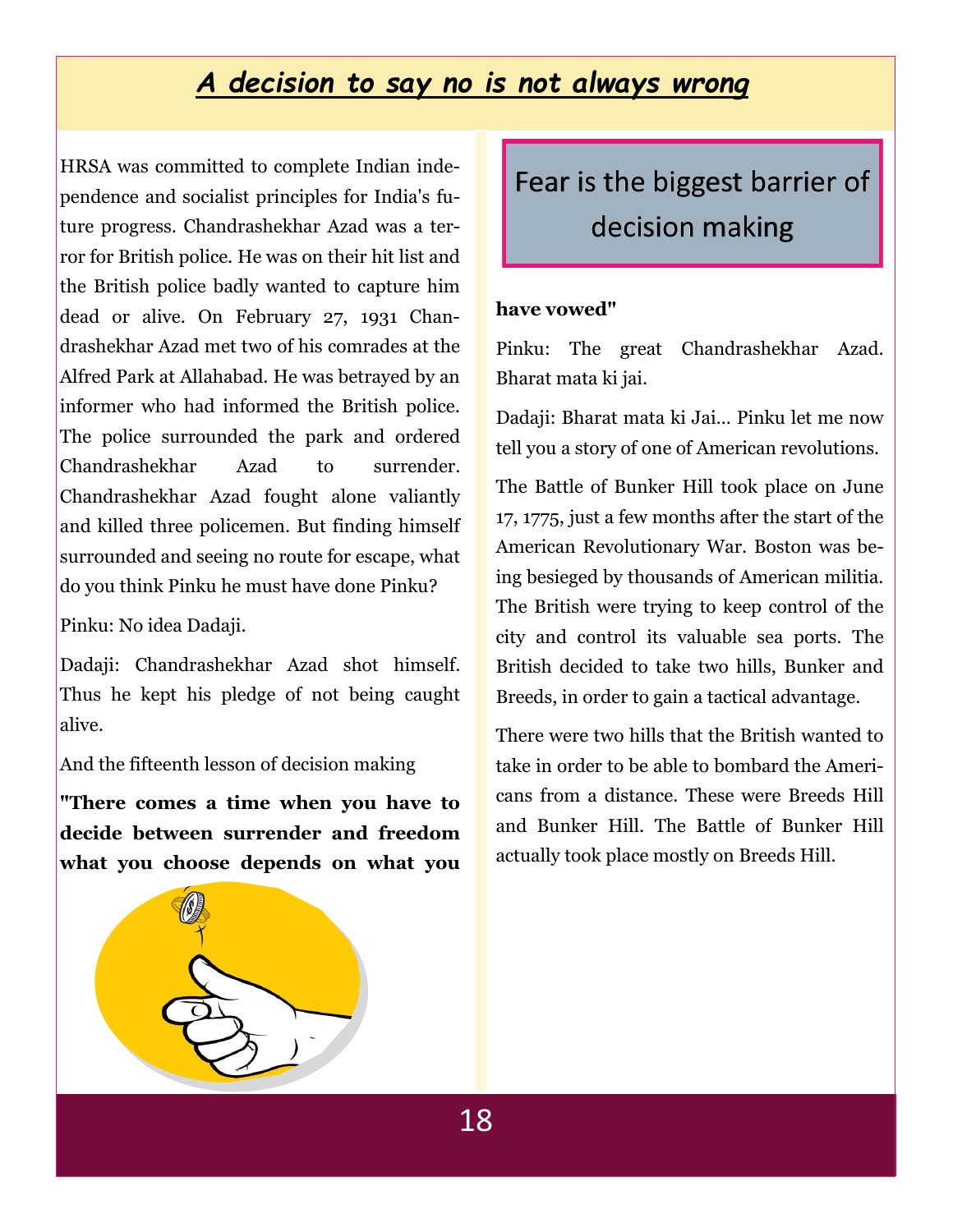# *A decision to freedom is the best decision*

HRSA was committed to complete Indian independence and socialist principles for India's future progress. Chandrashekhar Azad was a terror for British police. He was on their hit list and the British police badly wanted to capture him dead or alive. On February 27, 1931 Chandrashekhar Azad met two of his comrades at the Alfred Park at Allahabad. He was betrayed by an informer who had informed the British police. The police surrounded the park and ordered Chandrashekhar Azad to surrender. Chandrashekhar Azad fought alone valiantly and killed three policemen. But finding himself surrounded and seeing no route for escape, what do you think Pinku he must have done Pinku?

Pinku: No idea Dadaji.

Dadaji: Chandrashekhar Azad shot himself. Thus he kept his pledge of not being caught alive.

And the fifteenth lesson of decision making

**"There comes a time when you have to decide between surrender and freedom what you choose depends on what you** 



#### **have vowed"**

Pinku: The great Chandrashekhar Azad. Bharat mata ki jai.

Dadaji: Bharat mata ki Jai… Pinku let me now tell you a story of one of American revolutions.

The Battle of Bunker Hill took place on June 17, 1775, just a few months after the start of the American Revolutionary War. Boston was being besieged by thousands of American militia. The British were trying to keep control of the city and control its valuable sea ports. The British decided to take two hills, Bunker and Breeds, in order to gain a tactical advantage.

There were two hills that the British wanted to take in order to be able to bombard the Americans from a distance. These were Breeds Hill and Bunker Hill. The Battle of Bunker Hill actually took place mostly on Breeds Hill.

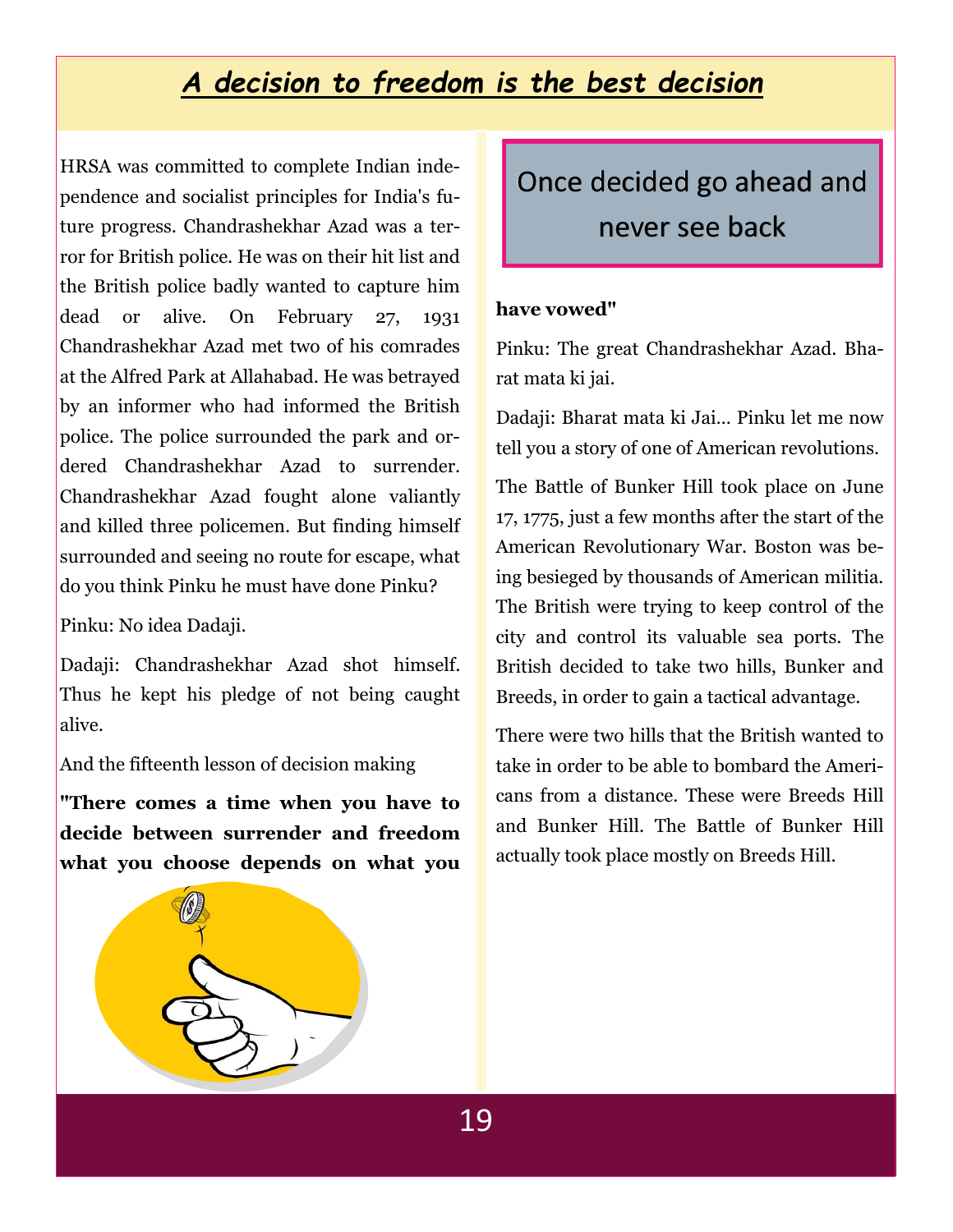# *A decision to freedom is the best decision*

It's only called the Battle of Bunker Hill because the army thought they were on Bunker Hill.

The British were led up the hill by General William Howe. The Americans were led by Colonel William Prescott. Americans secretly moved their troops onto Bunker and Breeds Hill, two unoccupied hills just outside of Boston in Charlestown, Massachusetts. The American troops worked hard during the night building up the defenses. Much of the wall they built, called a redoubt, was nearly 6 feet high. They built up fortifications during the night and prepared for battle. The next day, when the British realized what had happened, the British attacked. Their commander William Howe led three charges up Breeds Hill. The Americans fought back the first two charges, but started to run out of ammunition they were told "Don't fire until you see the whites of their eyes." However, Americans had to retreat at the third charge. The British even though gained the hill, their costs were great. Around 226 British were killed and 800 wounded while the Americans did not suffer nearly as many casualties.

You cannot know the right decision until you take one

And the sixteenth lesson of decision making

#### **"When you are low in ammunitions decide to hold on the fire till the right time to fire."**

Even though the American lost this war however, the spread of news of this war spurred more sparkling in American revolutionists.

Pinku: How true Dadaji… there are some times in life when you lose but still you win…

Dadaji: Yes Pinku absolutely…another story of you Pinku

When J.J. Irani walked into his regular quarterly meeting with the shop stewards at the steel plant he managed, he knew this meeting would not be regular. He would be discussing very bad news, news that no one in the room had ever heard before.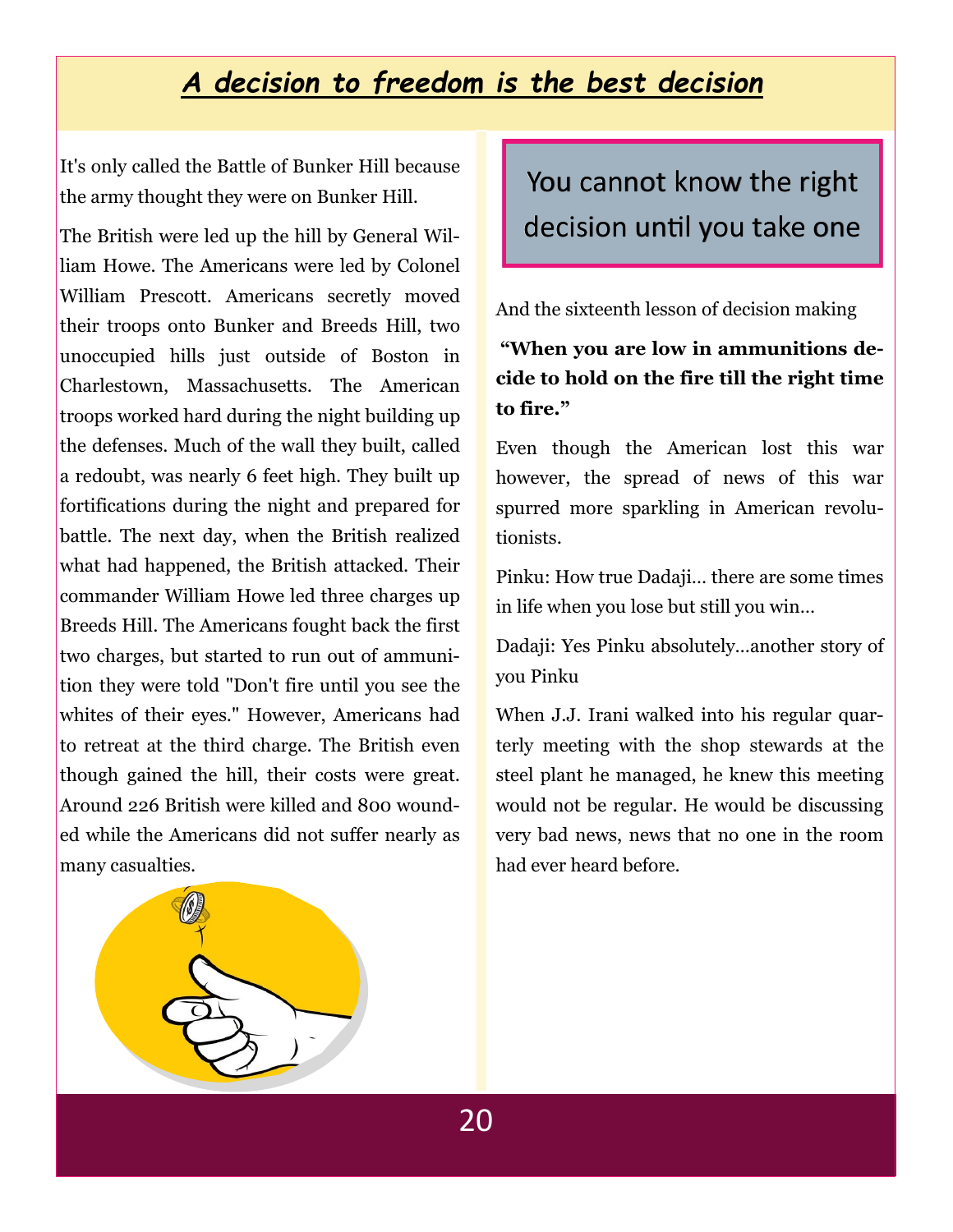### *Decide on something which is new*

This was the sprawling, rusting, smoking, antiquated Tata Steel plant in Jamshedpur, India. The news was that some employees were going to lose their jobs. It was unbelievable. No one ever lost his job at Tata Steel. It existed to give people jobs. Once you worked there, your job was guaranteed, and after 25 years you were guaranteed that your son or daughter could also work there. The company responded with an uncommon solution, one that in fact seemed crazy irrational on its face. When an Indian industrialist heard about it, he sent Irani a note: "You either have too much money or not enough brains."

Yet Irani's solution has proved to be one of the wisest decisions in the whole realm of employee relations and corporate culture. And it was startlingly generous. Workers under age 40 would be guaranteed their full salary for the rest of their working lives. Older workers would be guaranteed an amount greater than their salary, from 20% to 50% greater depending on their age. If they died before reaching retirement age, their families would keep receiving the full

# I am a by-product of my decisions

payments until the worker would have reached that age. The program wasn't as economically crazy as it first appeared. While workers who took the offer would get their full salaries or more, that amount would stay constant until age 61 instead of increasing, as it would if they remained employed; nor would Tata Steel have to pay payroll tax or make retirement-plan contributions. Tata Steel's labor costs began to decline immediately. By 2004, Tata Steel's workforce had shrunk from 78,000 to 47,000, with about a third of the reduction from natural attrition. Lower labor costs, combined with over \$1 billion of new investment, turned Tata Steel into a far more efficient, globally competitive firm. Tata Steel's CEO made a decision that led to a novel and humane approach to layoffs that today's leaders should heed. It boosted employee morale while saving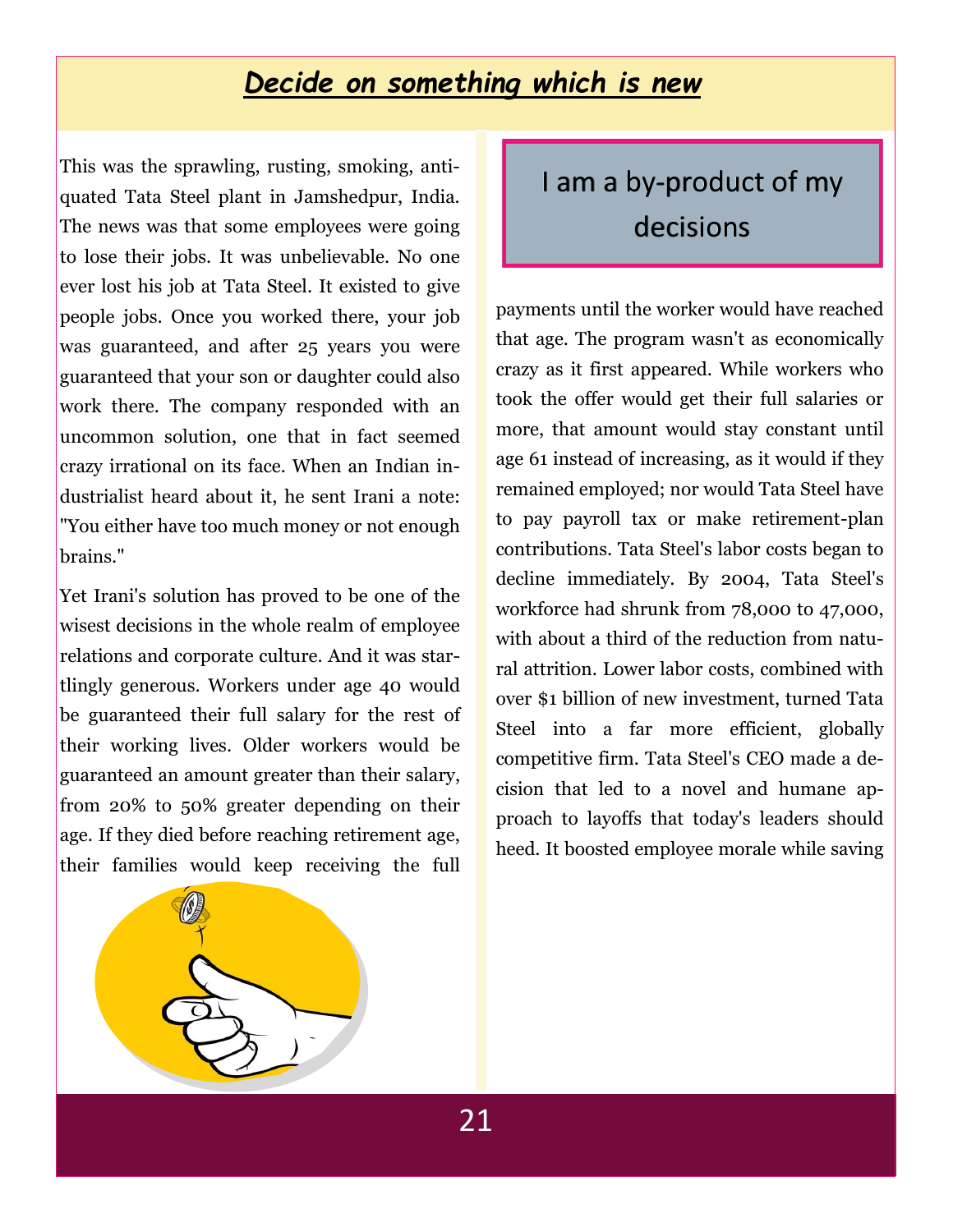### *Long-term decisions are always good*

And the seventeenth lesson of decision making

#### **"Decisions are made long term that need to last long."**

Pinku: Such a wonderful story Dadaji… how many of today's CEO's have such a human edge… Even Teachers in my school sometimes do not have human edge in their decisions.

Dadaji: Yes Pinku you are right we should work for people and not for money as people create money and money does not create people. Saying so let me tell you another story as it goes:

His name was Fleming, and he was a poor Scottish farmer. One day, while trying to make a living for his family, he heard a cry for help coming from a nearby wetland. He dropped his tools and ran to the Wetland. There he saw a terrified boy, screaming and struggling to free himself. Farmer Fleming saved the boy from what could have been a slow and terrifying death. The next day an elegantly dressed nobleman stepped out and introduced himself as the father of the boy Farmer Fleming had saved.

"I want to repay you, said the nobleman. You

# Decision making is different from problems solving

saved my son's life."

"No, I can't accept payment for what I did," the Scottish farmer replied, waving off the offer.

At that moment, the farmer's own son came to the door.

"Is that your son?" the nobleman asked.

"Yes," the farmer replied proudly.

"I'll make you a deal. Let me provide him with the level of education my own son will enjoy. If the boy is anything like his father, he'll no doubt grow to be a man we both will be proud of."

And that he did.

Farmer Fleming's son attended the very best schools and in time, he graduated from St. Mary's Hospital Medical School in London, and went on to become known throughout the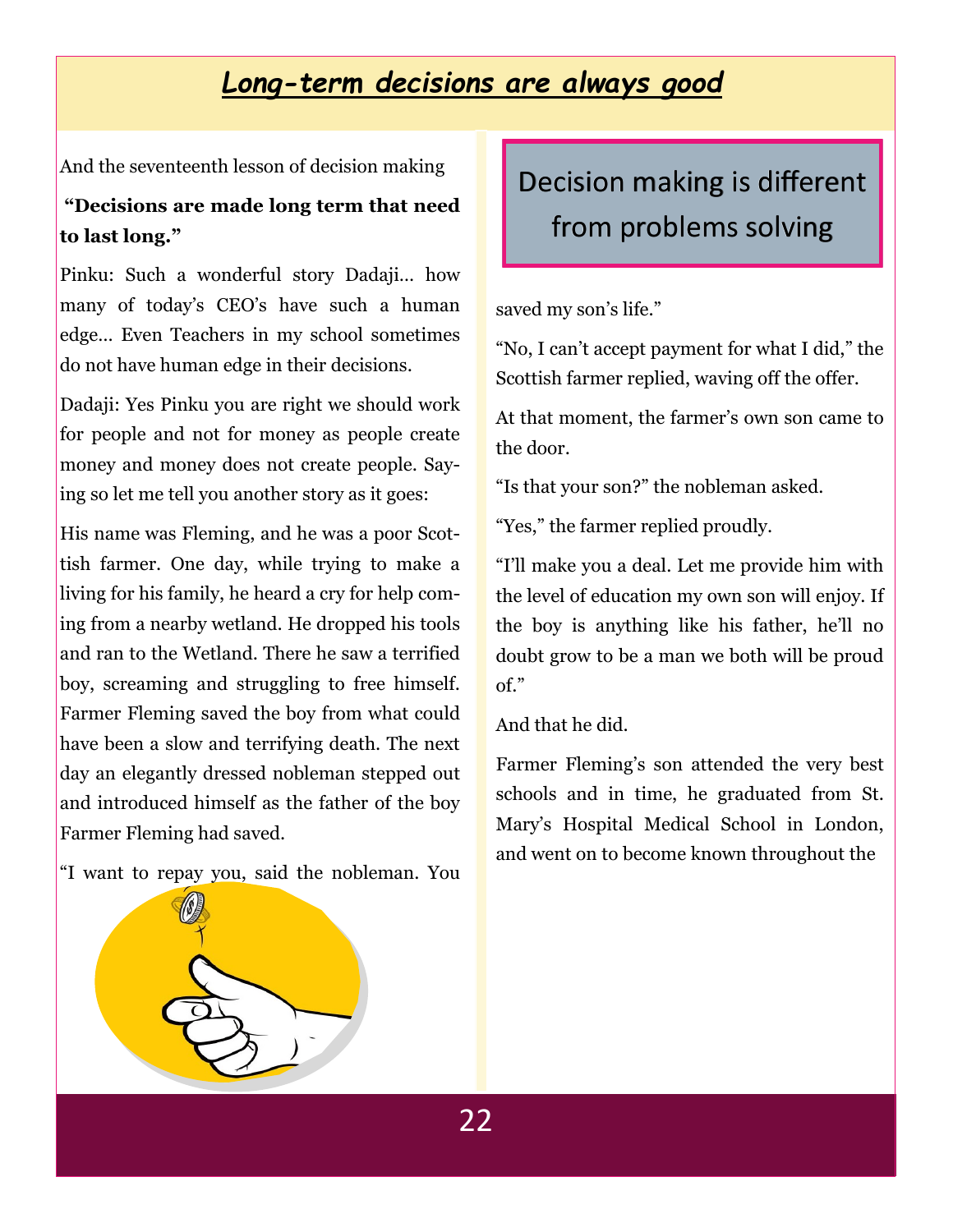# *Courageous decisions are always the best*

world as the noted Sir Alexander Fleming, the discoverer of Penicillin.

Years afterward, the same nobleman's son who was saved from the wetland was stricken with pneumonia. What saved his life this time – Penicillin.

The name of the nobleman Lord Randolph Churchill. His son's name Sir Winston Churchill ex- Prime minister of United Kingdom.

And the eighteenth lesson of decision making

#### **"The Decision to favor somebody will return as favor to you someday."**

Pinku always help those who are in troubled waters. They definitely will one day favor you in a more better-way than you did so.

Pinku: So true Dadaji.

Dadaji: Let me tell you another story from our own Mahabharata. Here it goes:

Krishna and Arjuna were having a chat while walking towards a village. Arjuna wanted to know from Krishna why he thought Karna was a role model for all Danas (donations) and not

# You cannot make decisions with two minds

#### himself.

Krishna gave a task to Arjuna:

Krishna turned two mountains beside their path into gold and said "Arjuna, distribute these two mountains of gold among the villagers, but the condition is that you must donate every last bit of gold".

Arjuna went into the village, and announced in public that he was going to donate gold to every villager, and asked them to gather near the mountain. The villagers sang his praises and Arjuna walked towards the mountain with a huffed up chest. Two continuous days and nights Arjuna dug gold from the mountain and donated to each villager. The mountains did not diminish even a bit. Arjuna called the villagers again to come back in line to get more. This went on for a few more days.

23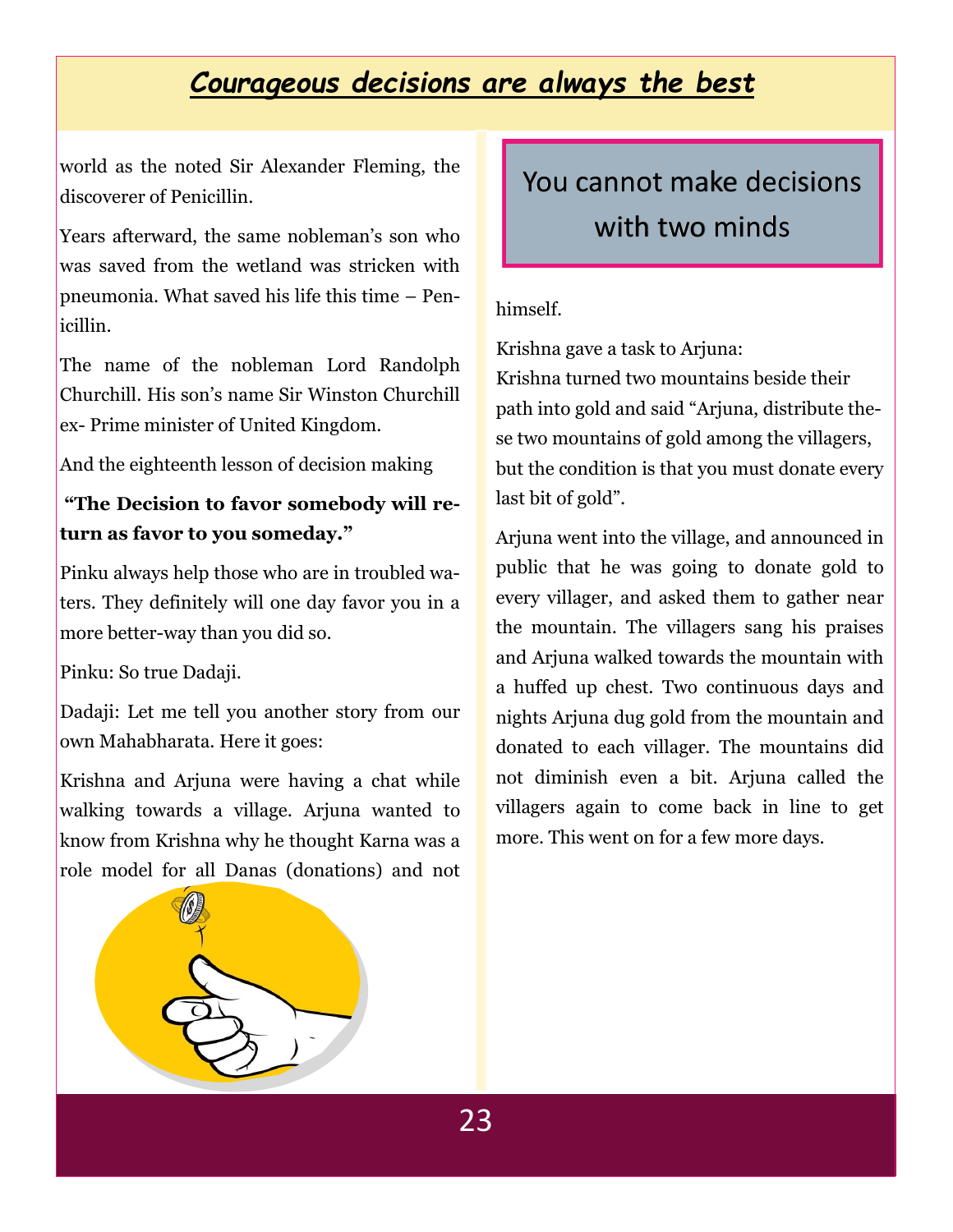### *Courageous decisions are always the best*

After a while, Arjuna, started feeling exhausted and told Krishna he couldn't go on any longer without rest.

Krishna now called Karna and asked "You must donate every last bit of this mountain, Karna". Karna called two villagers and said, "You see those two mountains...

Those two mountains of gold are yours. Do whatever you want to do." and walked away.

Arjuna sat amazed. Why hadn't this thought occurred to him? Krishna smiled mischievously and told him "Arjuna, subconsciously, you yourself were attracted to the gold and assumed it was yours.

The portions you gave away were limited by your thinking, your mind's imagination!

The gold meant nothing to Karna. For him the true gift was not the gold but the act of giving in itself. He had no calculations to make, nor was he seeking anything in return by way of acknowledgement or praise. He offered everything with a clear heart and a pure mind.

Don't confuse poor decision making with destiny

That is the sign of a man already on the path of enlightenment.

And the eighteenth lesson of decision making

**"The Decision to do Nishkam Karma (desire-less action ie.an action performed without any expectation of results") will always favor you".** 

Pinku: Nice story Dadaji. Please tell me more…

Dadaji: Oh Sure Pinku… I will tell you a story of a player who lost the game but was a pure winner from heart. The story goes like this.

Reuben Gonzolas, was in the final match of his first professional racquetball tournament.

He was playing for his first shot at a victory on the pro circuit. At match point in the fifth and final game, Gonzolas made a super "kill shot" into the front corner to win the tournament.

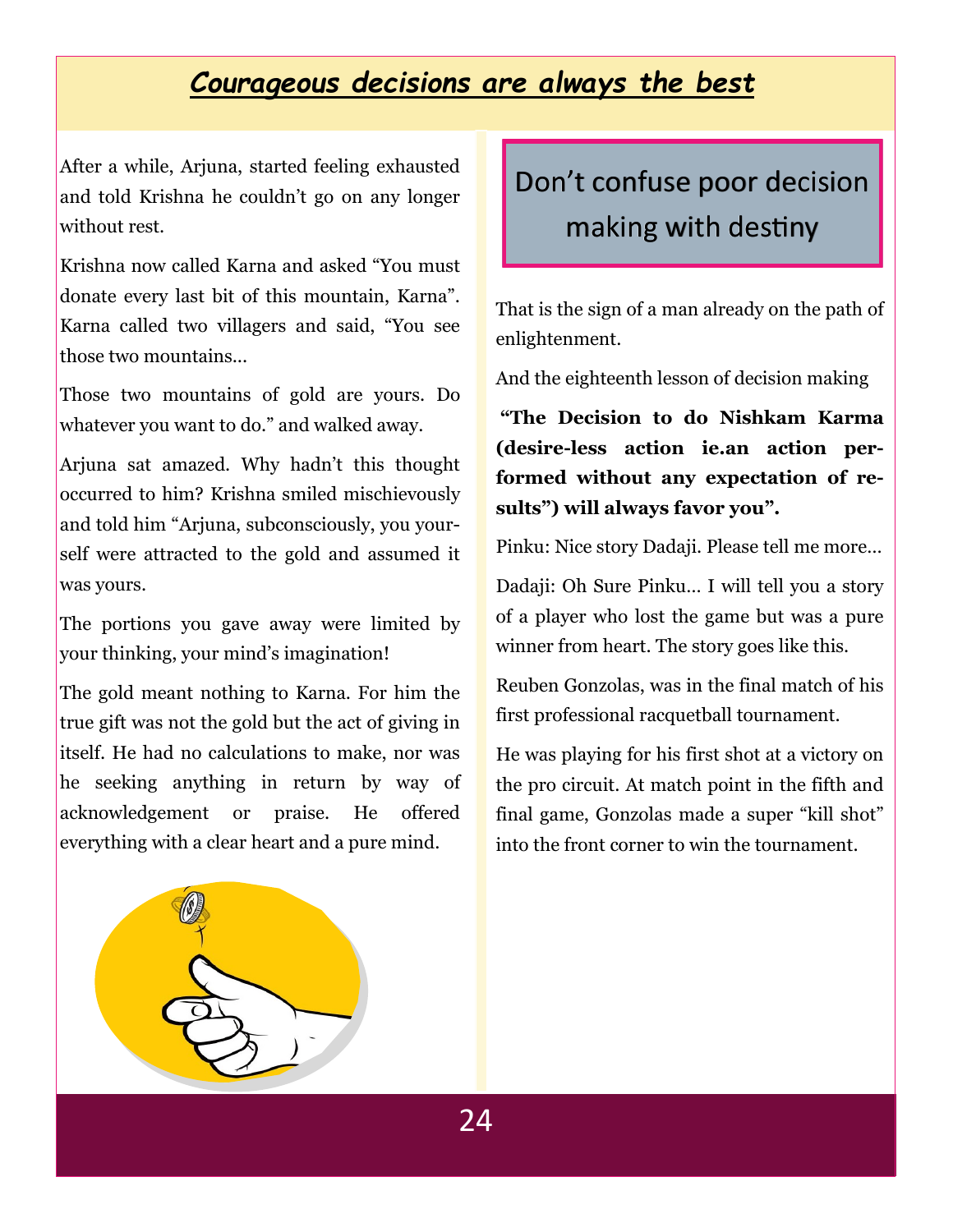### *Your decision is the best decision*

The referee called it good, and one of the linemen confirmed the shot was a winner.

But after a moment's hesitation, Gonzolas turned and declared that his shot had skipped into the wall, hitting the floor first. As a result, the serve went to his opponent, who went on to win the match.

Reuben Gonzolas walked off the court; everyone was stunned. The next issue of a leading racquetball magazine featured Gonzolas on its cover. The lead editorial searched and questioned for an explanation for the first ever occurrence on the professional racquetball circuit. Who could ever imagine it in any sport or endeavor? Here was a player with everything officially in his favor, with victory in his grasp, who disqualifies himself at match point and loses.

When asked why he did it, Gonzolas replied, "It was the only thing I could do to maintain my integrity."

And the Nineteenth lesson of decision making

**"When integrity comes in between winning and losing the decision to stay** 

# Decisions made in real time are never perfect

#### **with integrity will always win".**

Pinku: I will also do right things in life and follow intuition Dadaji.

Dadaji: Very good Pinku. Now I will tell you a story which will make you to think…

Subbu, a young boy and his father were walking along a forest path. At some point, they came across a large tree branch on the ground in front of them. Subbu asked his father:

"If I try, do you think I could move that branch?"

His father replied:

"I am sure you can, if you use all your strength."

Subbu tried his best to lift or push the branch, but he was not strong enough and he couldn't move it.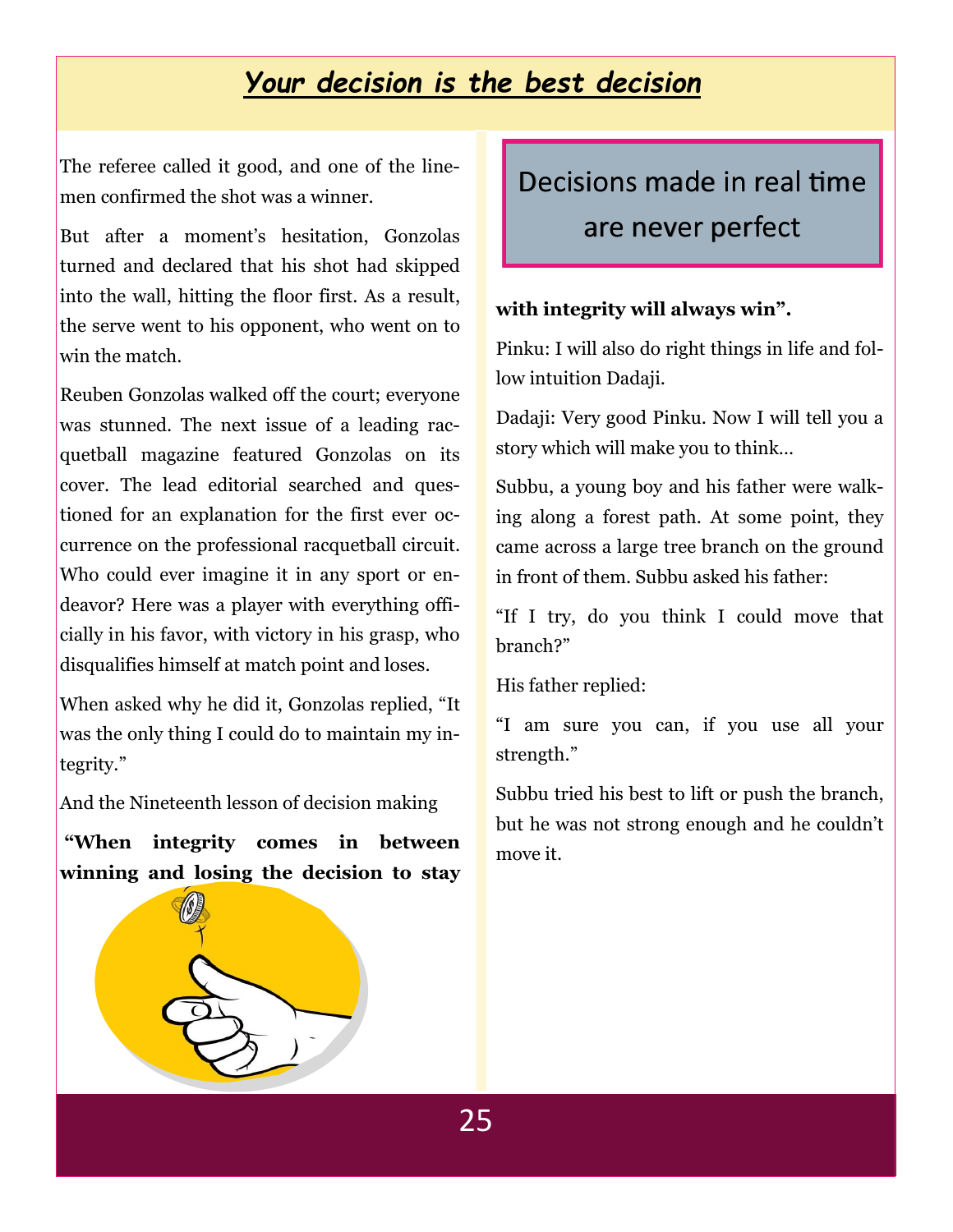# *Take advices before you decide*

He said, with disappointment, "You were wrong, dad. I can't move it."

"Try again," replied his father.

Again, Subbu tried hard to push the branch. He struggled but it did not move.

"Dad, I cannot do it," said the boy.

Finally his father said, "Son, I advised you to use all your strength. You didn't.

"I did use my entire strength dad" said Subbu

No said Subbu's father

"Did you ask for my help?"

Pinku: Wow! Dadaji… sometimes we forget to recognize and appreciate the strength and support of those who love and surround us, and those who care about our purpose.

Dadaji: Correct Pinku…Our real strength lies not in independence, but in interdependence. No individual person has all the strengths, all the resources and all the stamina required for the complete blossoming of their vision.



# Tough decisions are always appreciated

That requires the inspired collaboration of many like-hearted beings. To ask for help and support when we need it is not a sign of weakness, it is a sign of wisdom. It is a call for the greater strength that lives in our togetherness.

Always remember Pinku:

When we ask for help and we are refused, it just means we have to ask at another time, or ask in another way, or ask another person.

And the Twentieth lesson of decision making

#### **"When you have decided to take-up a big task look around and seek support".**

Pinku: Thank you Dadaji that was an eye opener story. Tell me more Dadaji

Dadaji: Sure Pinku. It is a conversation between a Snake and Eagle and here it goes:

The Snake was crawling on the ground.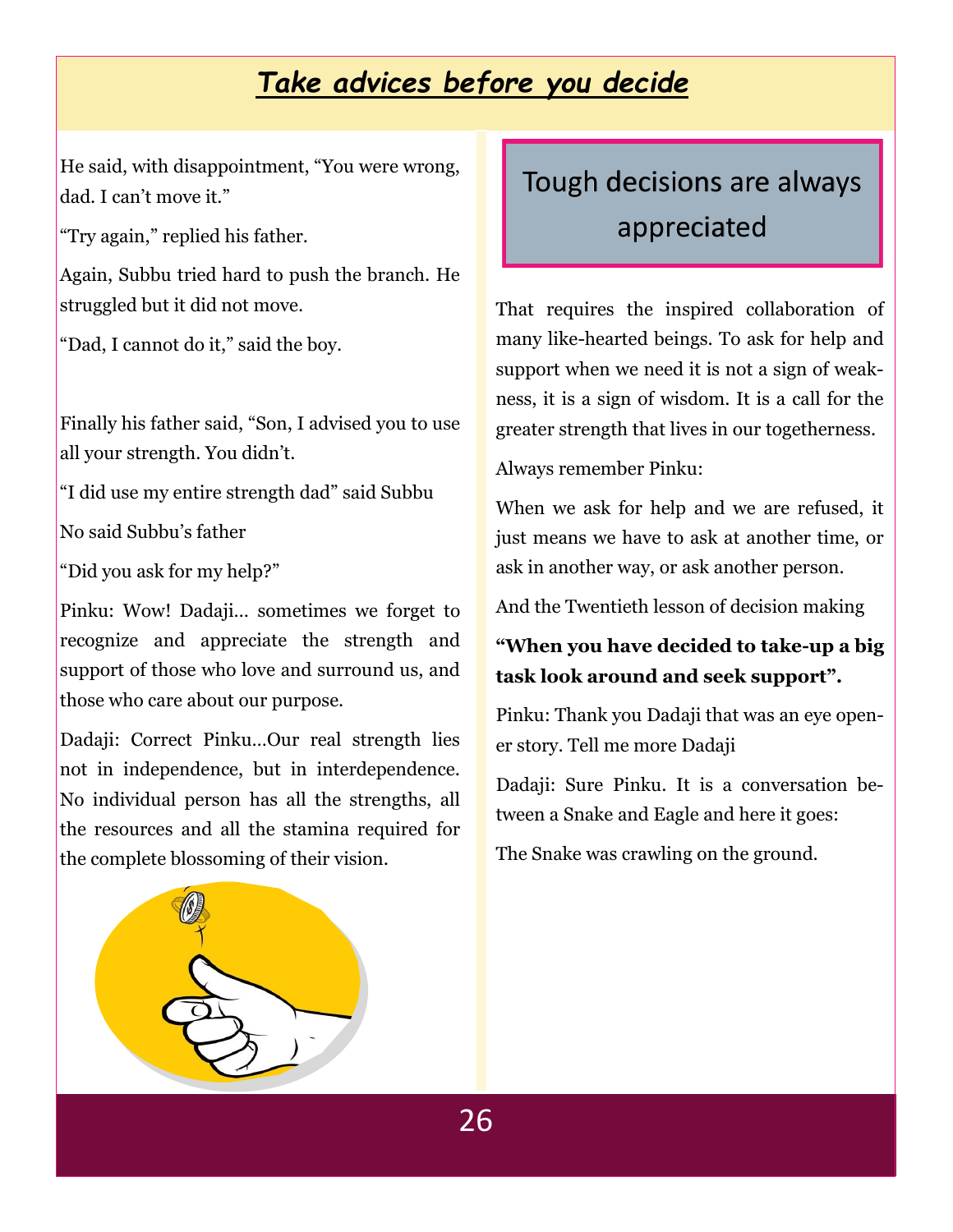# *Decisions decide your fate*

The Eagle flew to her and said:

How unfortunate you are; you are destined to crawl all your life. See me I am destined to fly.

The Snake looked at the Eagle and said:

You are right Eagle, I can't fly. But that does not mean that I lack strength. You fly swift, fast and strong in air. I do the same on ground I am swift, fast and strong on the ground.

What's the difference?

I am strong in my field you are strong in yours. But just think…

What should I think asked the eagle?

Snake said: What if you don't have the wings!

Eagle did not have an answer…

And the Twenty first lesson of decision making

#### **"Be confident on your strengths but you cannot decide on others fate, everyone has his/her own strength".**

Pinku: Seriously Dadaji I would not underestimate any one from now Dadaji.

# Teach the good decisions and learn from the bad ones

Dadaji: Very Good Pinku… I will tell you another story of birds and animals:

Many Many…years ago, the members of the jungle did not have any King. The animals said, "The lion must be the King of this jungle." While the birds said, "The Hawk must be the King." There were many discussions and debates, but no final decision could be taken.

The bats approached the animal and said, "Since we too are animal, we would like our dear lion to be the King. He is surely the most powerful among us." And the animals thought that the bats were on their side.

The bats then went to the birds. "Since we are birds, our dear Hawk must be made the King of this forest. He is so royal and dignified," they said. And the birds thought that the bats were on their side.

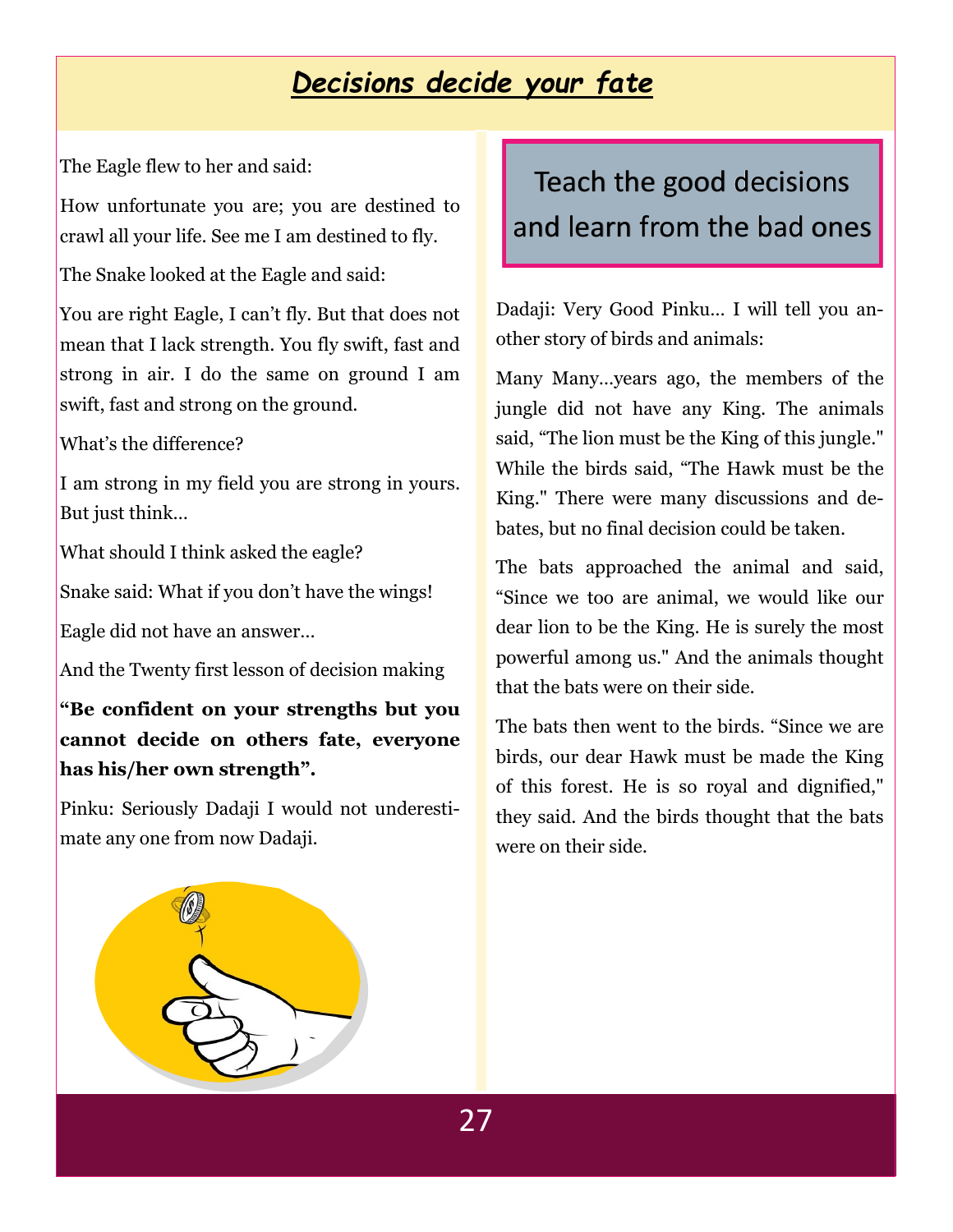# *Decisions with double standards fail*

A few days went by. One day the birds came to know that the bats were not honest.

The next day, the birds and the animals made peace with each other. The lion was made the King. The newly crowned King addressed to the bats, "You must choose the group to which you belong." The bats thought. "We must join the animals because the lion is the King."

"We are animals!" the bats announced. "But you have wings. No animal has wings. You must join the birds," said all the animals. "Bats have babies. They do not lay eggs. And birds lay eggs. Since, the bats give birth to young babies without eggs, they cannot be birds," said the birds.

The bats felt helpless. They just stood there, not knowing what to do.

And the Twenty second lesson of decision making

**"Always decide on one leader and follow… double standards will lead you no-** Our decisions are always are under our control

#### **where".**

Pinku: Double standard is always dangerous.

Dadaji: Yes Pinku… you are right. Now let me tell you a short story about Winston Churchill.

Pinku: Who is Winston Churchill Dadaji?

Dadaji: Sir Winston Churchill was a British statesman, army officer, and writer, who served as Prime Minister of the United Kingdom from 1940 to 1945 and again from 1951 to 1955.

A peace deal is discussed.

Pinku: Oh so he was a prime minister during World War II.

Dadaji: Correct Pinku.

When Churchill became Prime Minister in 1940, he immediately created a coalition to ensure that the government would work together.

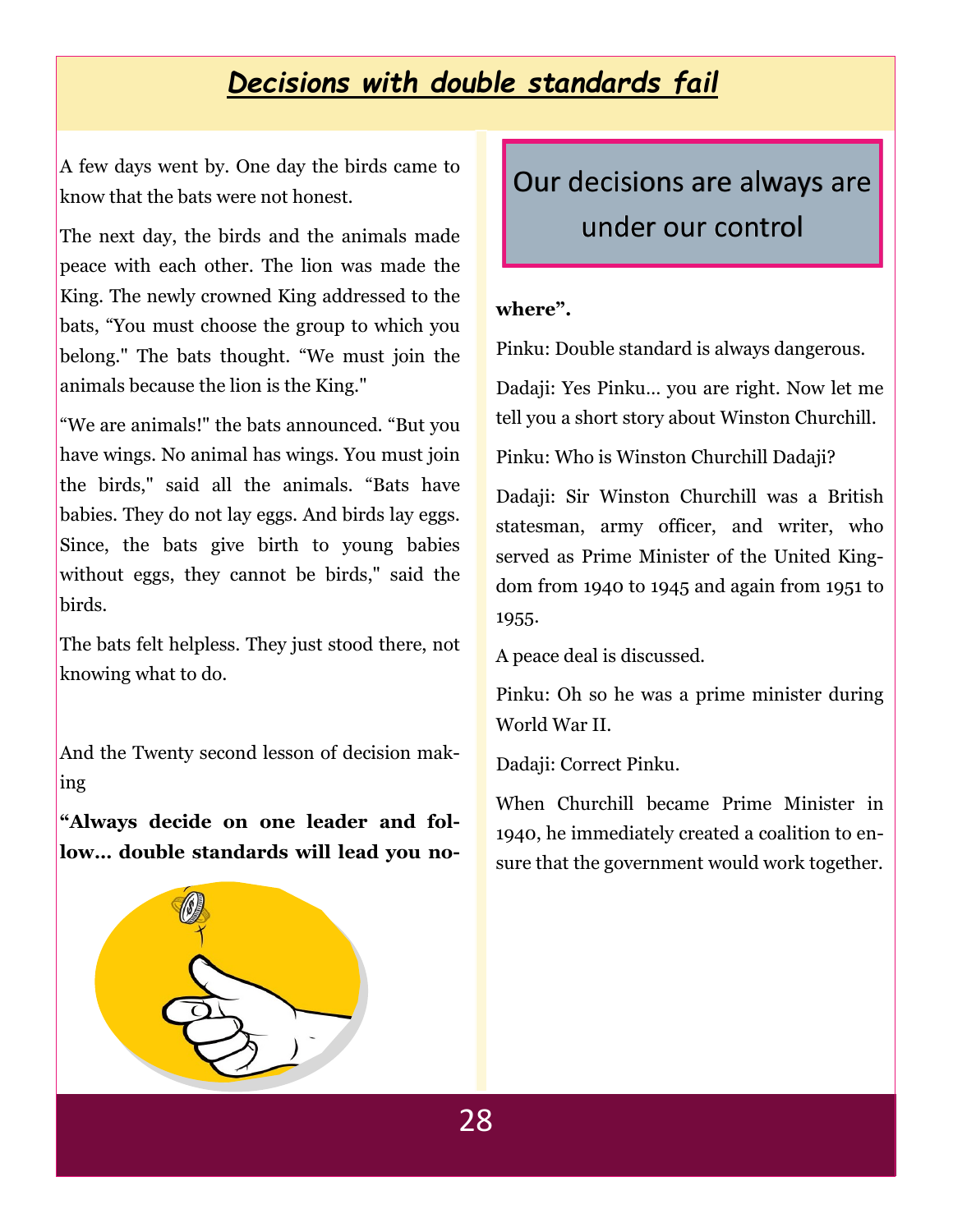### *Truce is not always the best decision*

The War Cabinet consisted of Churchill, former Prime Minister Neville Chamberlain, the Foreign Secretary Lord Halifax, Labour leader Clement Attlee and Labour deputy leader Arthur Greenwood. Halifax had been Churchill's rival for the premiership when Chamberlain had stepped down earlier in the month.

In May 1940, the war cabinet met nine times to discuss whether Mussolini's Italy should be asked to mediate a peace deal with Nazi Germany. Italy, although allied to Germany, had not yet joined the war against Britain and France. Lord Halifax argued for a truce, and had already discussed the issue with Italy's ambassador to London. Many historians argue that Halifax was being realistic. After all, the British campaign in Norway had been disastrous; Allied military operations in France had collapsed; there had been forced evacuations from Dunkirk; and Belgium had surrendered to Germany on 28 May. While the British government deliberated, the French government was crumbling as France was seized, city by city, by the Nazis.

Only ignorant follow, the wise man takes his decision

Halifax thought the British government would have to acknowledge Hitler's triumph in Europe. This would be humiliating but it could then try to secure a measure of autonomy and even continue to have an imperial role. A truce could also mean that Britain would avoid the violent battles that had been fought over Poland and France.

Churchill, however, believed it was more important for Britain to go down fighting, as "those [nations] which surrendered tamely were finished". Most importantly, this was what the public wanted, and Churchill argued that even exploring peace terms with Hitler would be an admission of defeat. Furthermore, he said Germany couldn't be trusted to respect any such treaty. base from which Europe could be reclaimed.